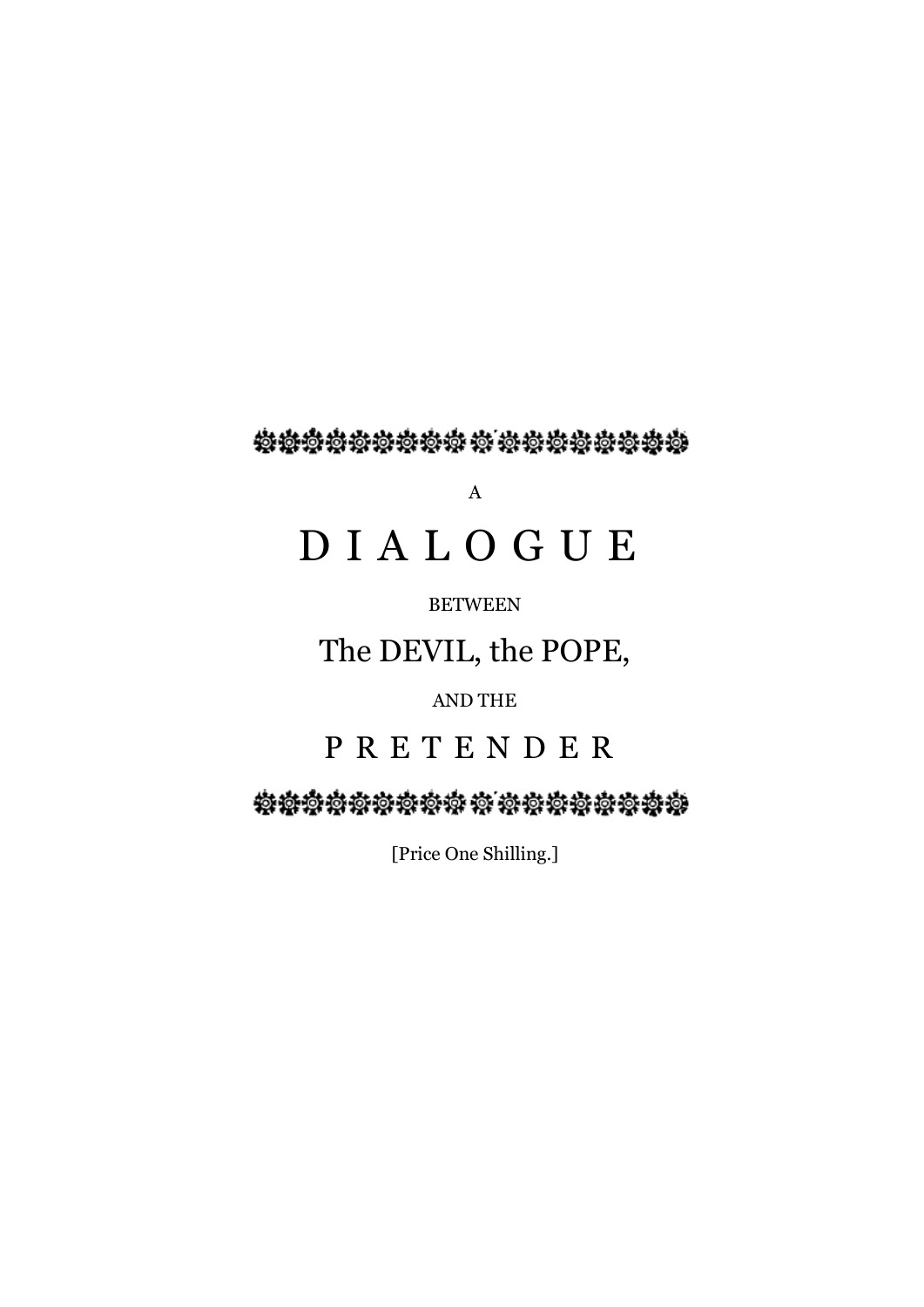A

# D I A L O G U E

# BETWEEN

# The DEVIL, the POPE,

# AND THE

# P R E T E N D E R

——*Comes additur una Hortator Scelerum*.

VIRGIL.



# *L O N D O N :*

Printed for M. COOPER, at the *Globe* in *Pater-noster*-*Row.* MDCCXLV.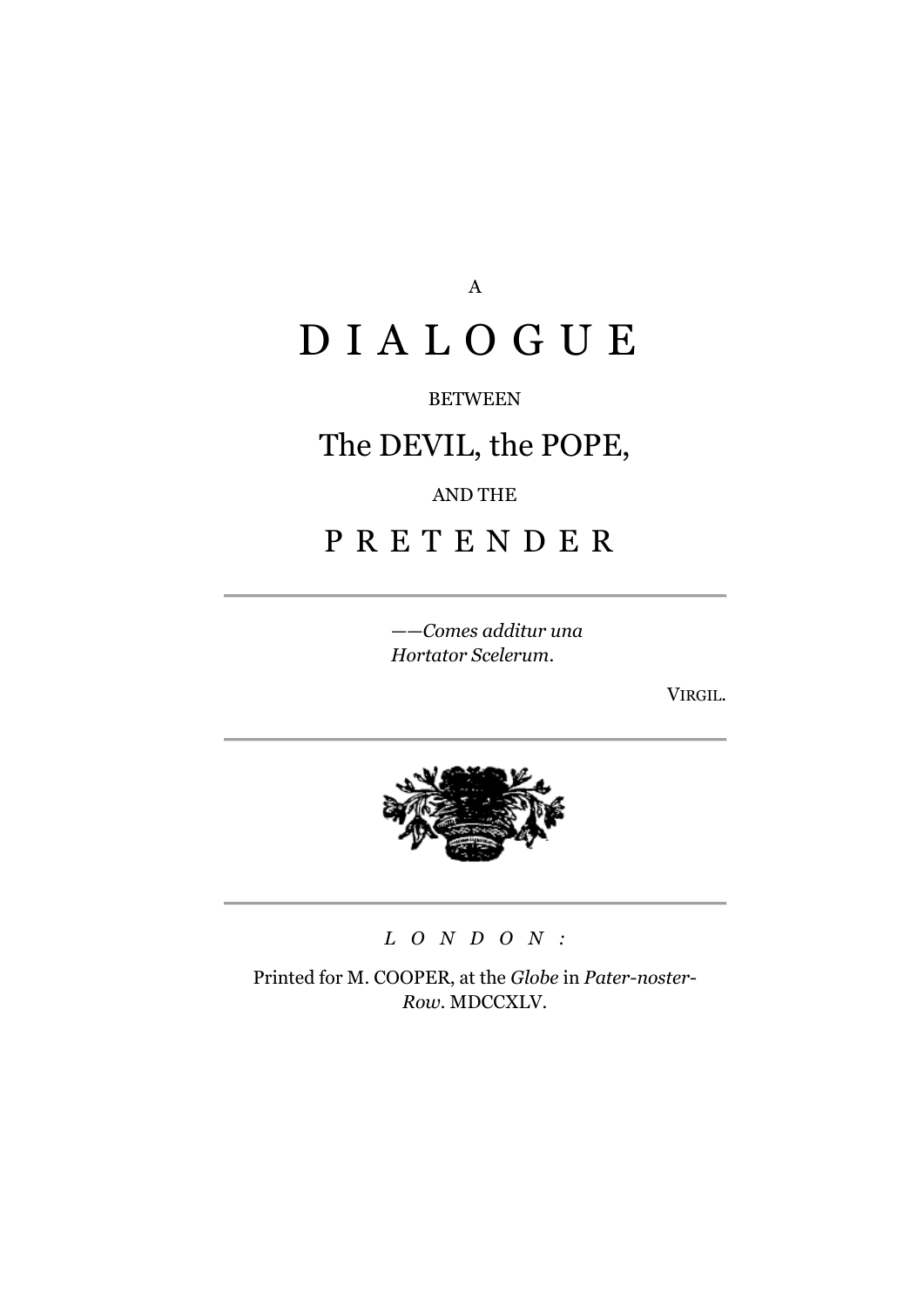# D I A L O G U E

# **BETWEEN**

# The DEVIL, the POPE,

# AND THE

# P R E T E N D E R .

#### DEVIL.

**70UR** Servant, my old Friend, I kiss your YOUR Servant, my old Friend,<br>Toe with profound Veneration.

#### POPE.

Who breaks in upon me thus abruptly?

—Ha! I ask your Mightiness's Pardon, I see your Foot, and I kiss it with the utmost Adoration.

#### DEVIL.

It is so long indeed since I have heard from you, I thought you had absolutely forgot me.

#### POPE.

You are the only Person, I believe, who will think so; and if you have not heard from me of late, it is because my whole Time hath been engaged in projecting Schemes for your Service.

#### DEVIL.

I am heartily glad to hear it; for by the Situation of Affairs below, I began to fear the whole World were becoming Protestants.

#### POPE.

You win have more Reason to think, I hope, before we part, that they are all becoming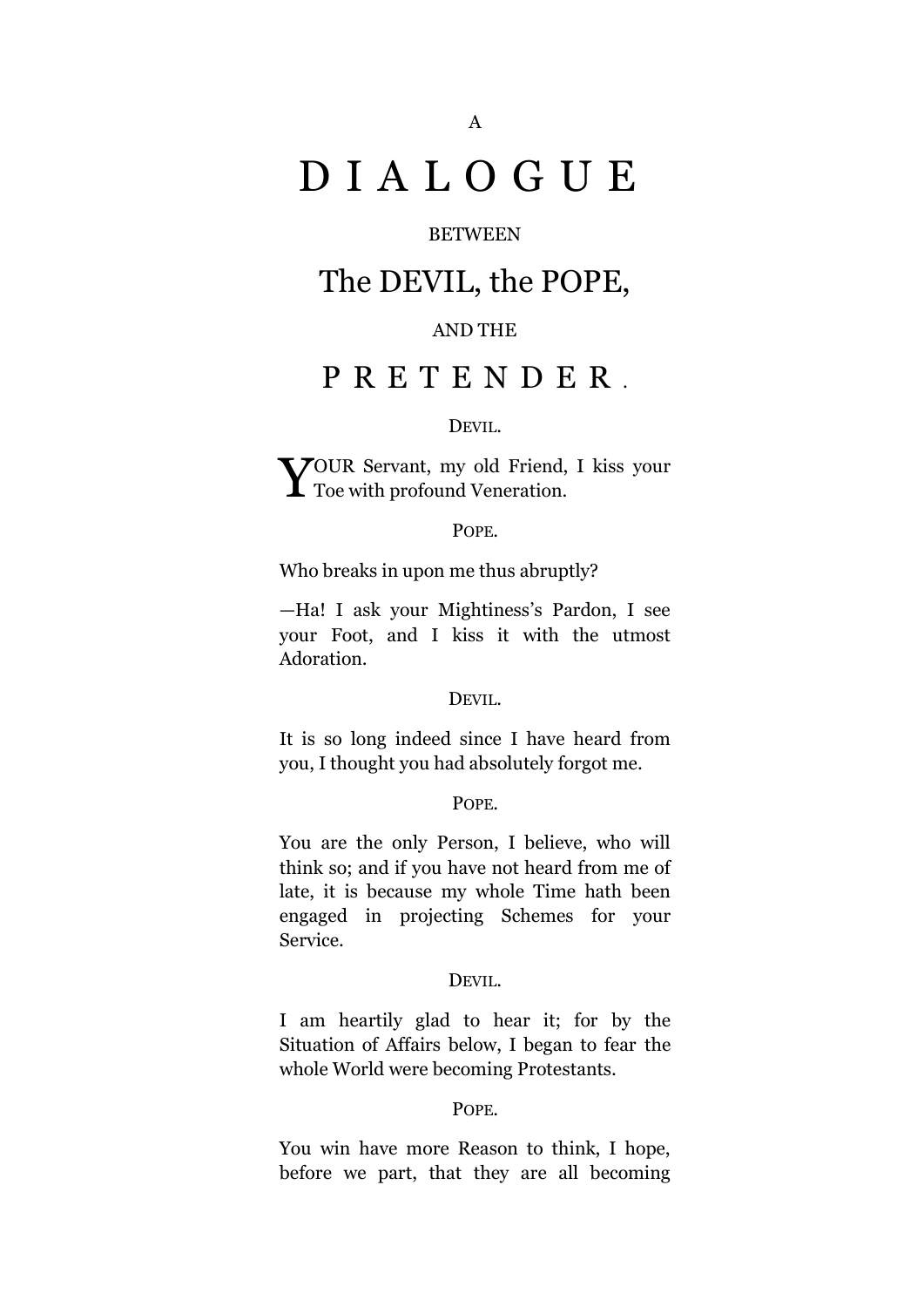Papists; but in your own Name, what Reason can you have to complain? I am afraid, Brother, there is some Truth in the Insatiability which is reported of your Temper. Can you want Souls, when all *Europe* is at War; for of those slain in Battle, a Third must at an Average be supposed to fall to your Share.

#### DEVIL.

No Thanks to you, Brother. You will be pleased to remember this is no religious War. The Ambition of Princes will send themselves and their Subjects to me without any Assistance of yours. Indeed, Brother, you will shortly place the private Views of Men to my Account.

#### POPE.

Indeed, Brother, and so I shall.—Who are the Prime Ministers of these Princes? Are they not my Cardinals? Are not the Schemes of extending Dominions, and enriching one Country at the Expence and Ruin of another, often hatch'd within the Walls of the Vatican, and thence by my Instruments infused into the Cabinets and Councils of Princes? Are not those Confessors, who keep a Key to the Consciences of those Princes, mine? Do they ever insinuate, that the Designs of introducing Bloodshed and Desolation into Kingdoms, without any other Motive than that of Ambition, is wicked and unlawful? On the contrary, Do they not often promote and always encourage them in there Projects? And as for private Views, none but you yourself, (and you must be in yourself too to do it) can deny that my Indulgences, Pardons, and Absolutions, are the best Methods to propagate Iniquity, which you could invent. And since you provoke me, I must tell you, it is to me you owe much the greater Part of the Souls in Christendom.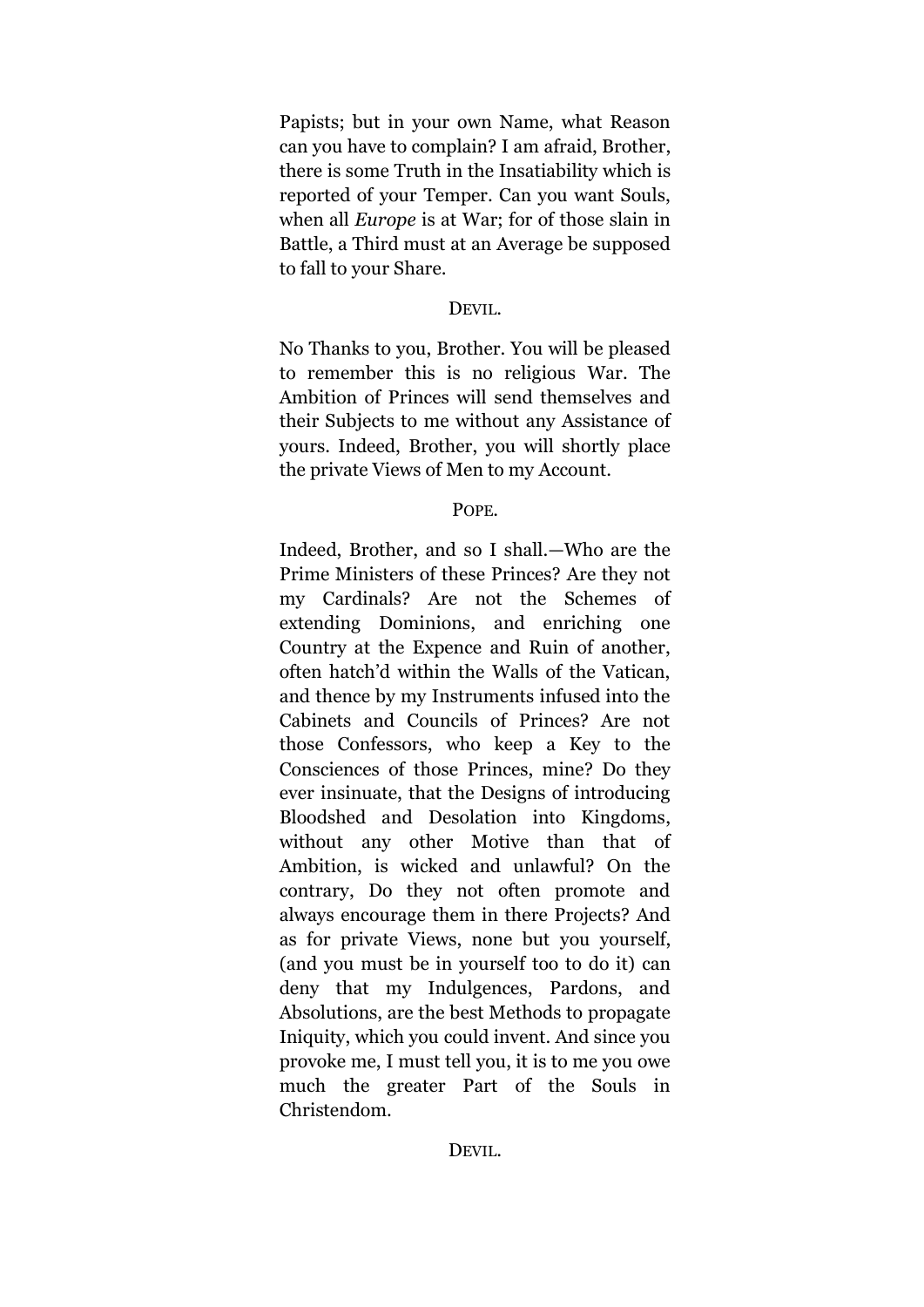Hold, Brother. [*aside*.] *I must not anger this old Fellow, for he is the best Friend I have*.

#### POPE.

#### Is my Inquisition lull'd asleep?

# DEVIL.

Nay, even I can't bear that. My Inquisition, if you please; I am sure I invented it, and am prouder of it than of all my other Inventions.

#### POPE.

True, you did; but I have encouraged it; and if none but you could have produced such an Invention, none but I would have received it; nor could I act from any other Motive in so doing, than merely a Desire to oblige you. Nay, so visible is this, if Mankind did not absolutely want common Sense, it must have discovered the Alliance between us.

#### DEVIL.

Be not angry, my good Friend: I did not mean to offend you; nor do I deny the Obligations I have towards you. I own the Justice of your Remonstrances, and confess, that even I myself did not know how much you had done in my Service.

#### POPE.

And how much I am doing too.---There

is a Scheme on Foot.

DEVIL, (*eagerly*).

Ay, what?

POPE.

Don't you know it then?

DEVIL.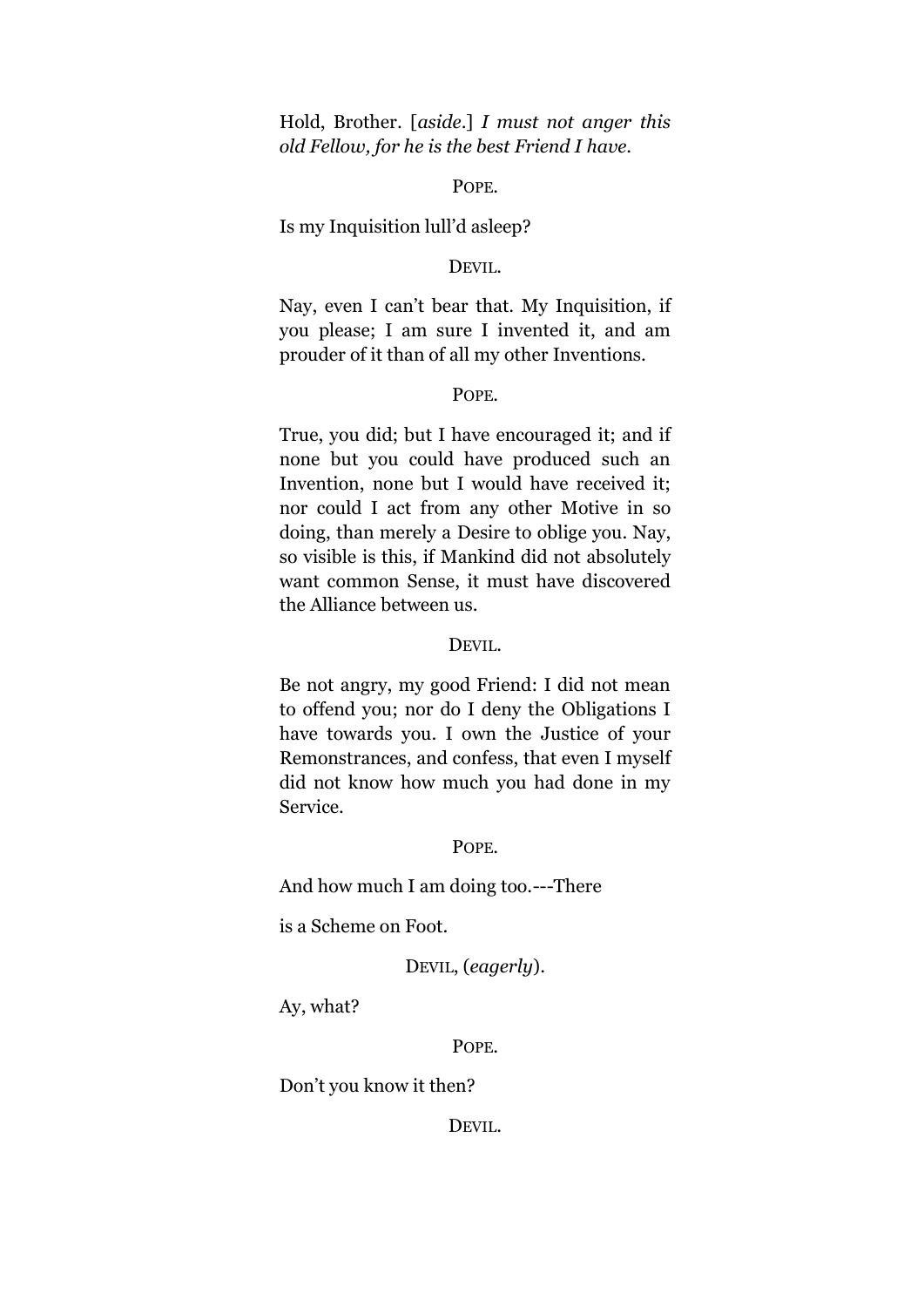You know, Brother, yours are the only human Schemes, (if, indeed, they may be called human) which I cannot penetrate.

#### POPE.

What think you of the Propagation of your Inquisition?

# DEVIL.

My Friend!--where?

In *England*.

#### DEVIL.

In *England*?

POPE.

In *England*: Nay, I thought it would make you there. Know then, since I must inform you, that under the Protection of the Kings of *France* and *Spain*, I have sent over the Pretender's Son *Charles*, in order to protect the Liberties and Properties and Church of *England.*

DEVIL.

Ha, ha, ha.

POPE.

Now, do you tell me what Success it will have.

*Devil shakes his Head.*

POPE.

Zounds! you are enough to dishearten a Man, and to discourage him from undertaking your Cause.

#### DEVIL.

You know my Interest must make me wish well to your Enterprize; but I have always despaired of any Success of this kind in that damn'd ----- I mean that not damn'd heretical Country: The Rascals have tasted the Sweets of Liberty in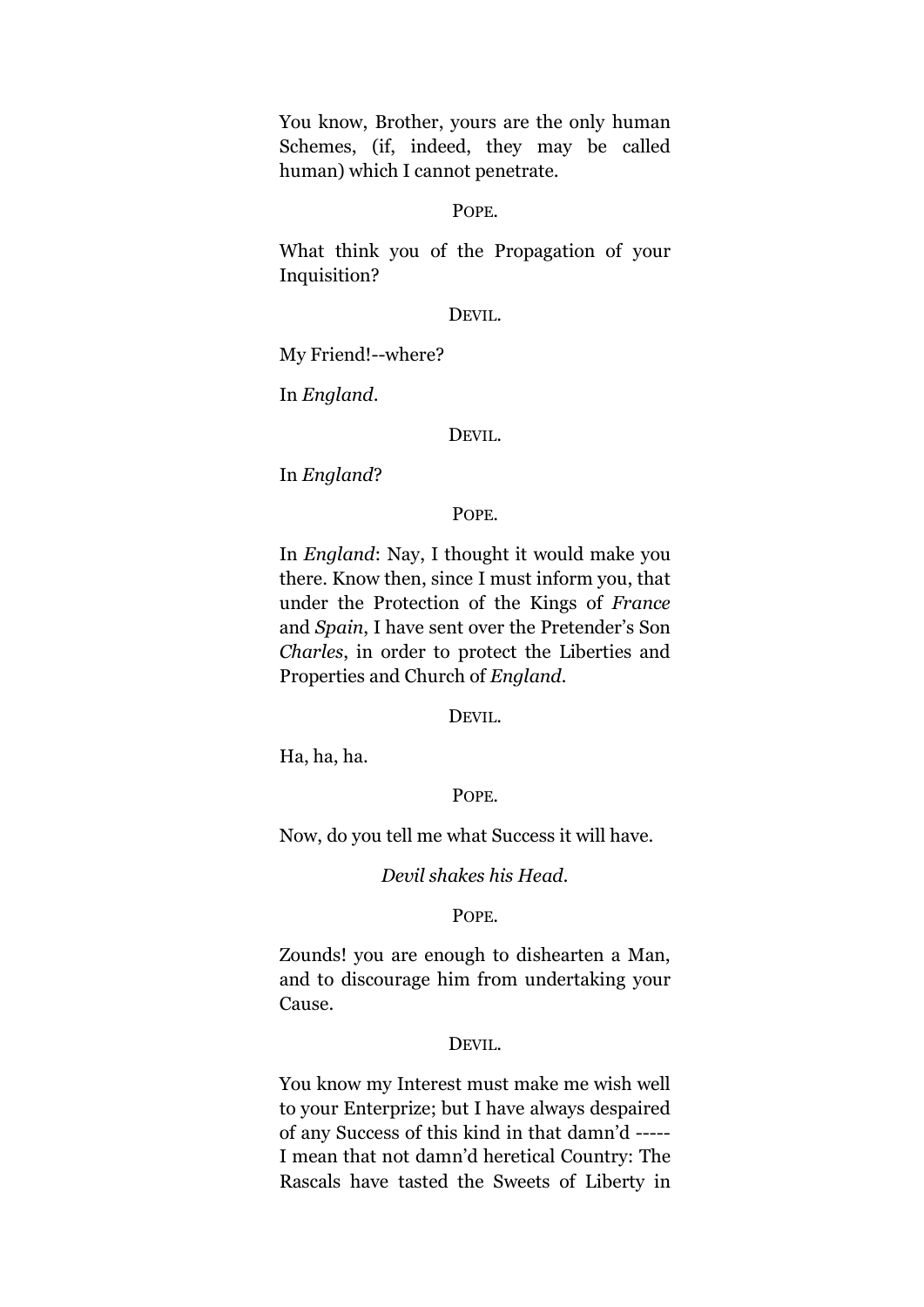Church and State too long. And as for the Protection of them by a Popish Prince you know, Brother, they have had an Example.

#### POPE.

Well, Brother, and don't you know that was a considerable Time ago. Don't you know the Inconstancy of Mens Tempers, that they love Change so well, as often to exchange manifest Good for Evil! There is no Deceit so gross, but that some will swallow it.

#### DEVIL.

Mum! I smell human Flesh.

#### POPE.

Quick! change yourself into the Dress of Cardinal *Alberoni*; you are so like, there is no knowing one from t'other. There --- hide this Foot.

*The* PRETENDER, *prostrates himself at the Pope's Feet, and kisses his Toe*.

Most Holy Father, your Blessing.

#### POPE.

Rise, Child, you have it. Well, what News from the Army of the Church in *Scotland*?

#### PRETENDER.

Excellent News! We have obtained a Victory over the *Heretics*.

#### POPE.

I am rejoiced at it. Indeed I could expect no less Success from the constant Prayers which myself and the good Cardinal here have offered up on that Occasion: We had just finished our *Ave-Mary's* when you came in to us.

# PRETENDER.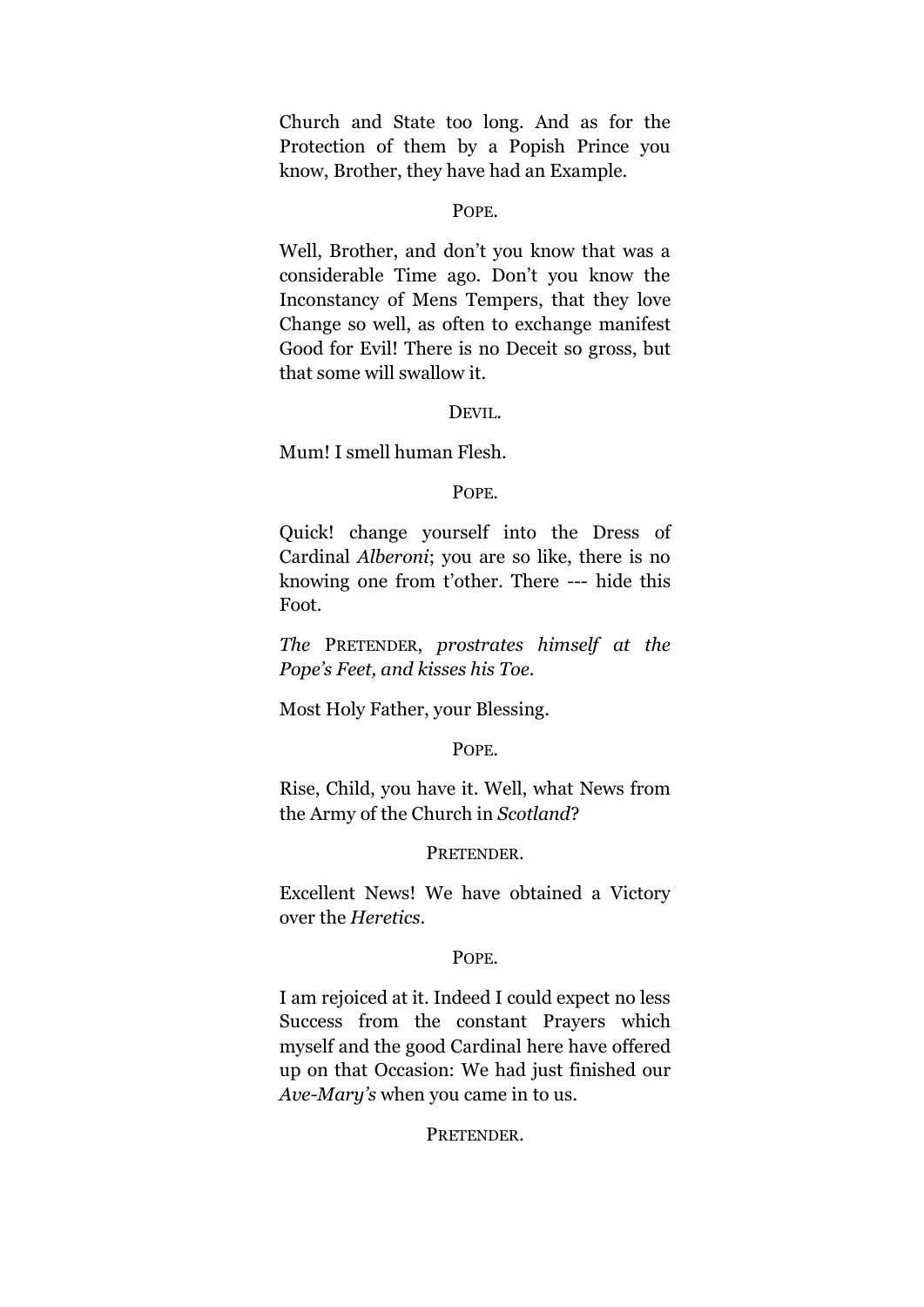I have been constantly on my Knees, particularly to St. Thomas a Becket, to whose

Assistance I chiefly impute our Success.

# POPE.

He is an excellent Saint.

# DEVIL.

Let *Tom* alone. I have not left a better Saint behind me.

# PRETENDER.

I don't understand your Eminence.

# DEVIL, (*aside*).

Poh! I had forgot myself; but it is impossible even for me to refrain joking on such an Occasion.

# POPE.

His Eminence hath not so much Regard for St. *Thomas* as for some other Saints. St. *Ursula* and the 11,000 Virgins receive his chief Devotions.

# PRETENDER.

Every Man certainly hath his particular Saints; nor can anyone in his Senses doubt the prodigious Power of those holy Virgins, to whom I have said 11,000 Prayers in my Time. The Reason I chose St. *Thomas* is, because he is on the Spot, and because he was a Martyr to the Propagation of your Holiness's Power, in that very Kingdom where we are now endeavouring to re-establish that Power: And there is no Doubt but that holy Martyr will now exert his more than mortal Power in the Cause of the Church; and tho' perhaps he may chuse to be invisible, will head our Troops on this Occasion.

POPE.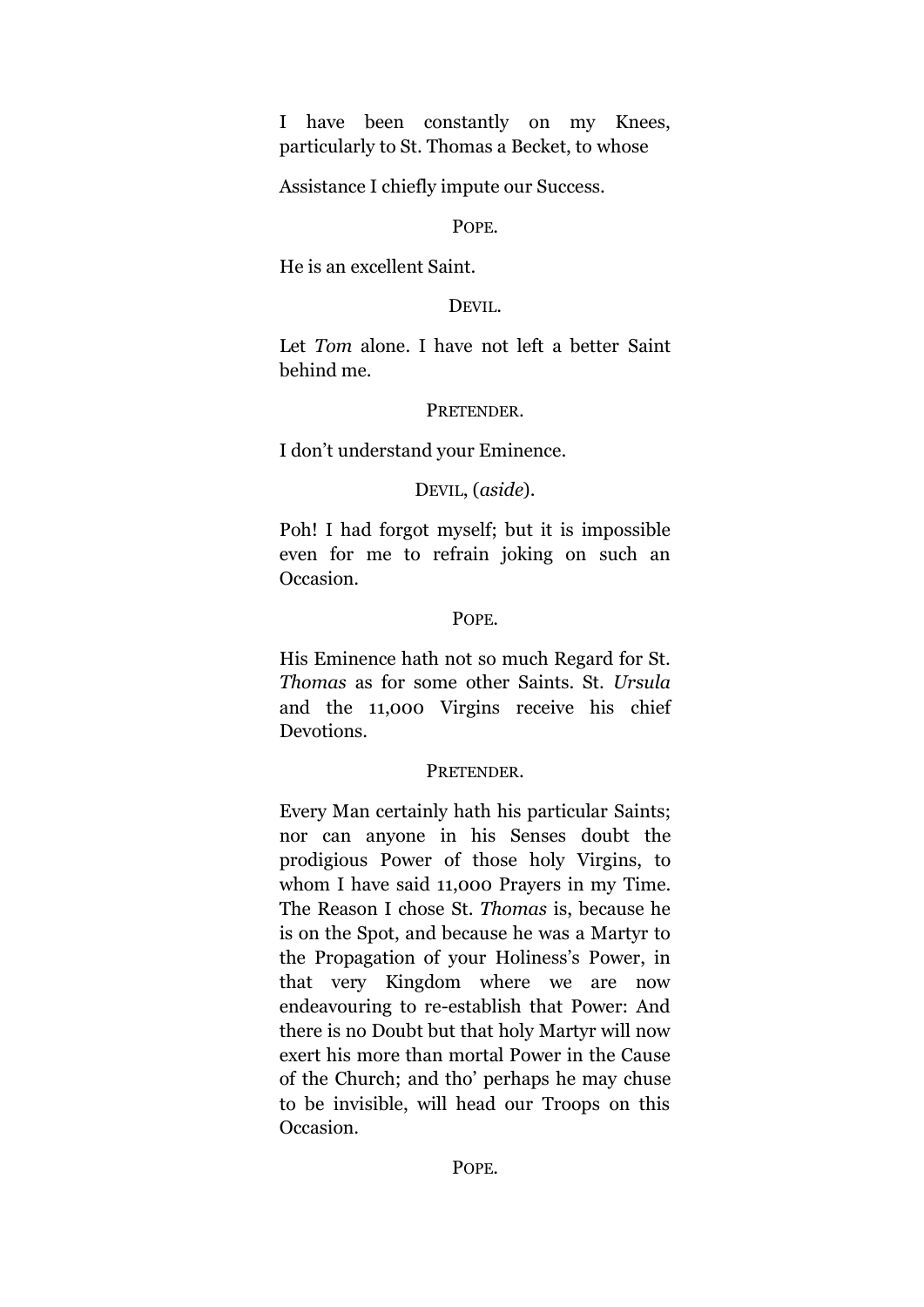St. *Thomas* did indeed deserve well of our holy Chair.

#### PRETENDER.

Your Holiness is too gracious in saying so: It is a Light in which no Man can ever do Works of Supererogation; for he who hath done the most for that Chair, hath done no more than his Duty.

#### POPE.

My Son speaks with a Respect: to that Chair, which becomes him; and while you preserve that Respect, you may depend on all the Protection which the Saints can give you.

#### PRETENDER.

When I think with less Reverence of the holy See, may they all abandon my Cause, and my Soldiers desert my Standard.

#### POPE.

You might have spared the latter part of the Curse, as being a necessary Consequence of the former; but by the Infallibility with which we stand invested, we pronounce that neither will ever happen. On the contrary, my Son, as you are now fighting the Cause of the Church, the Arms of the Church and her Treasures too shall assist you; I will open the Treasures of our holy Chair on this Occasion, and will very bountifully bestow on you. ---

# *The Devil laughs in his Sleeve.*

#### PRETENDER.

Your Holiness is too generous; though I own it is what the Cause stands in need of.

#### POPE.

I will bestow on you --- One hundred thousand---Indulgences.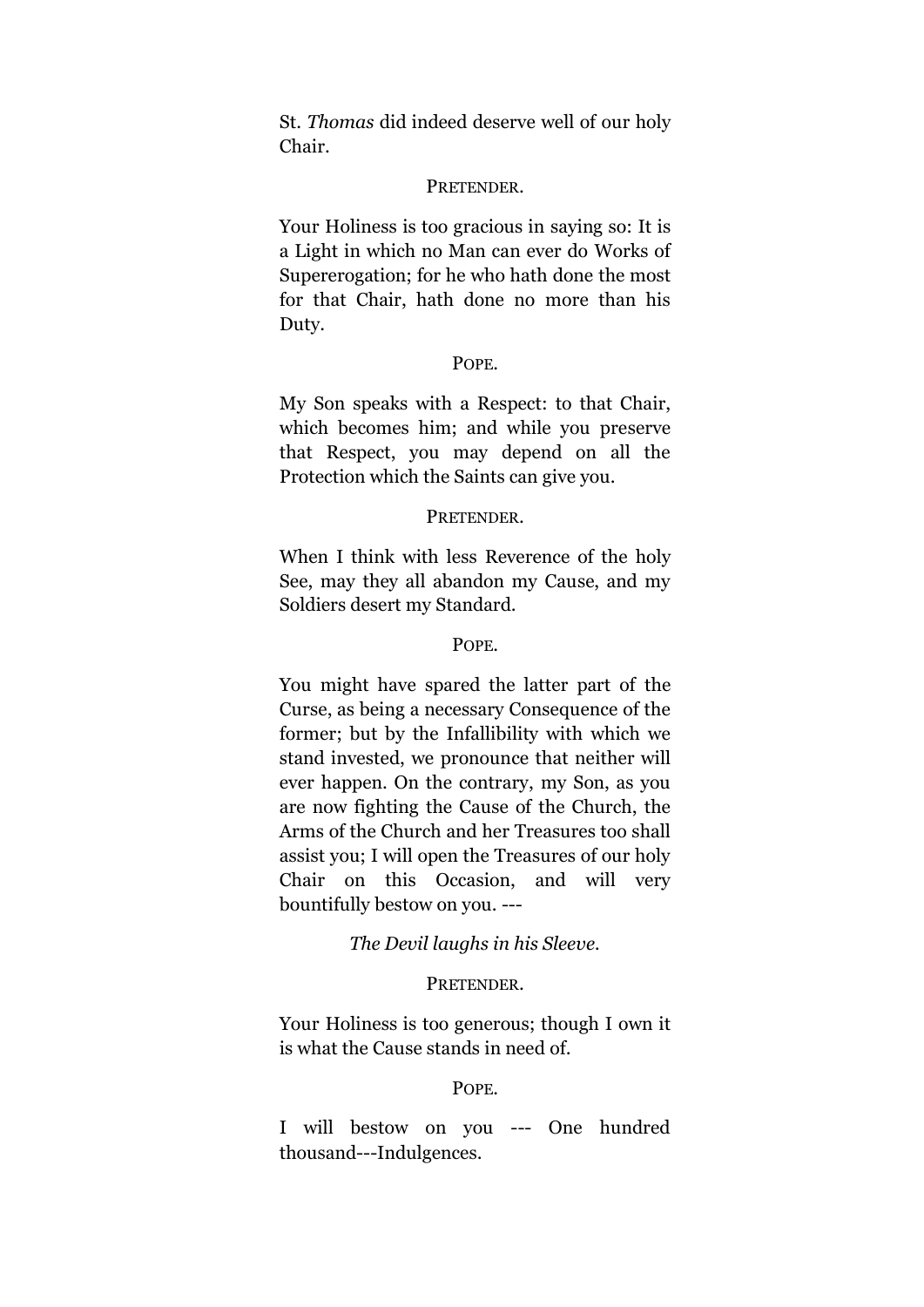#### PRETENDER.

On my Knees I thank your Holiness.

# POPE.

Ay, and with full Power to be disposed of by yourself or Order on whomsoever you please.

#### PRETENDER.

This is Generosity indeed!

#### POPE.

Nor will we stop here: We will at the same Time issue forth from the same holy Treasury Two hundred thousand --- Curses, to be distributed in the same Manner and by the same Power amongst your Enemies.

#### PRETENDER.

Prodigious Liberality ! And that we may not seem altogether unworthy of it by neglecting any Means on our Part, we will pawn all our Jewels, nay our very Royal Plate, in this truly religious Cause.

#### POPE.

You do well, my Son, such temporal Arms will do some little Service, when supported by those more powerful spiritual ones, which we have bestowed on you. And to make them the more effectual, you shall have holy Money for the Purpose. Let your Jewels and Plate therefore be sent in to us, and our own Coffers shall produce the Coin, which shall receive a particular Blessing, and be washed all over with holy Water on this Occasion: For which Use the holy Cardinal and ourself will presently prepare a large quantity of this divine Cordial.

#### PRETENDER.

May the holy Virgin, St. *Thomas*, St. *Ursula*, with the 11,000 Virgins, and all the other Saints, grant us Power to return this Goodness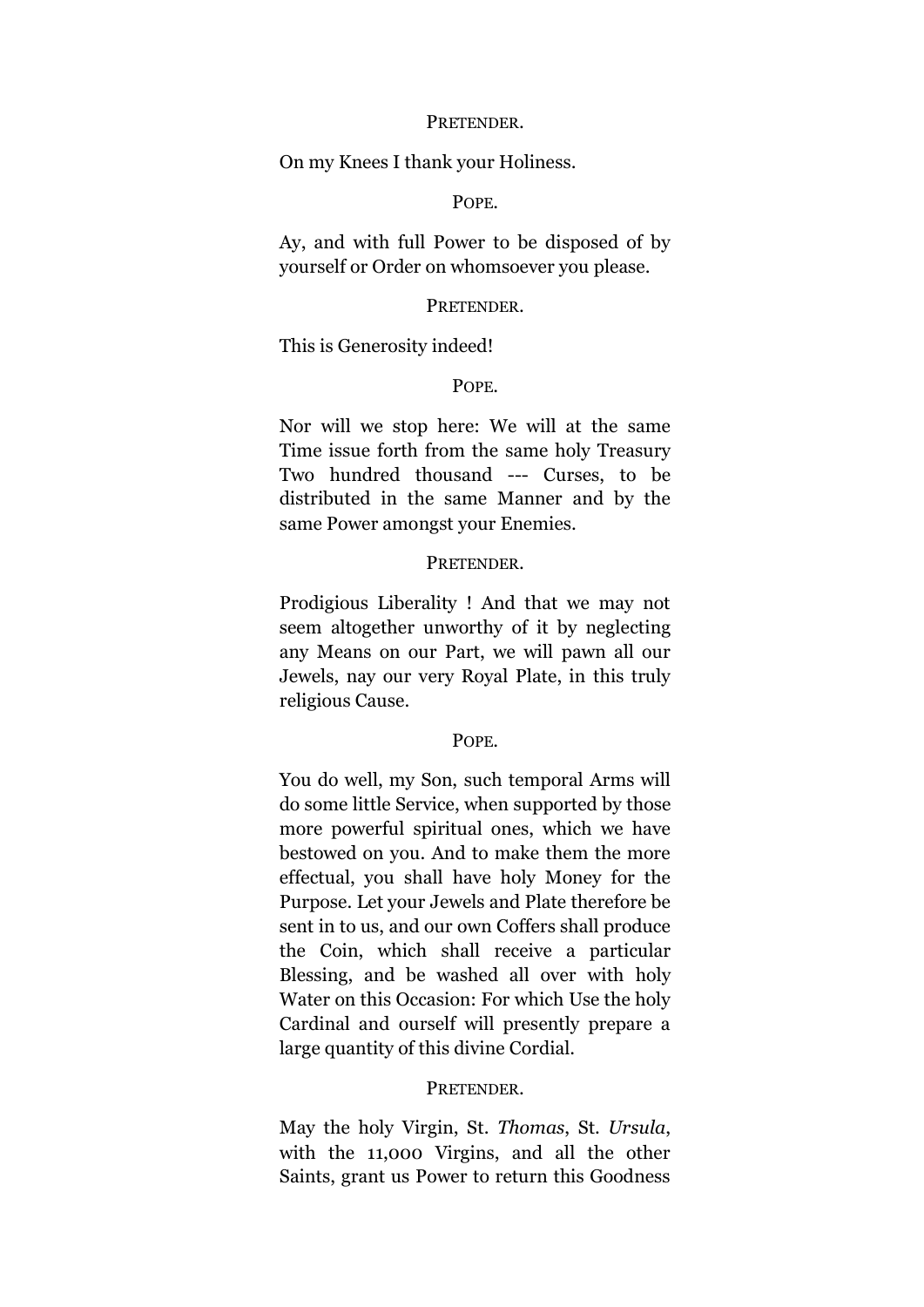to the holy Chair: Nor shall we ever be forgetful (speaking to the Devil) of the many Obligations we have to your Eminence, who have with such Zeal always espoused our Cause.

# POPE.

#### We are indeed Joint-Workers therein.

# DEVIL.

It is a Cause which will never want any Assistance I can give it; nor do I doubt but your Majesty will remember, the Moment you return to your Dominions, the just Judgment which fell on your Royal Father, for declining in the very Beginning of his Reign the only Method by which our Religion can be securely established in an heretical Country; I mean the Inquisition, the only means adequate to such an End.

PRETENDER.

It shall be done instantaneously.

#### POPE.

My Son will not have the least Pretence to the contrary; for as he will come into his Throne by Conquest, he will have no Excuse for keeping any Terms with Heretics: I shall leave it therefore to your Eminence to consider of an Inquisitor, and other Officers for the Court, which we will appoint directly.

#### PRETENDER to the DEVIL.

No Person can be so proper as your Eminence.

#### DEVIL.

I will undertake it.

#### PRETENDER.

Your Holiness will vouchsafe me a formal Absolution from all the Promises I have made in my Declaration.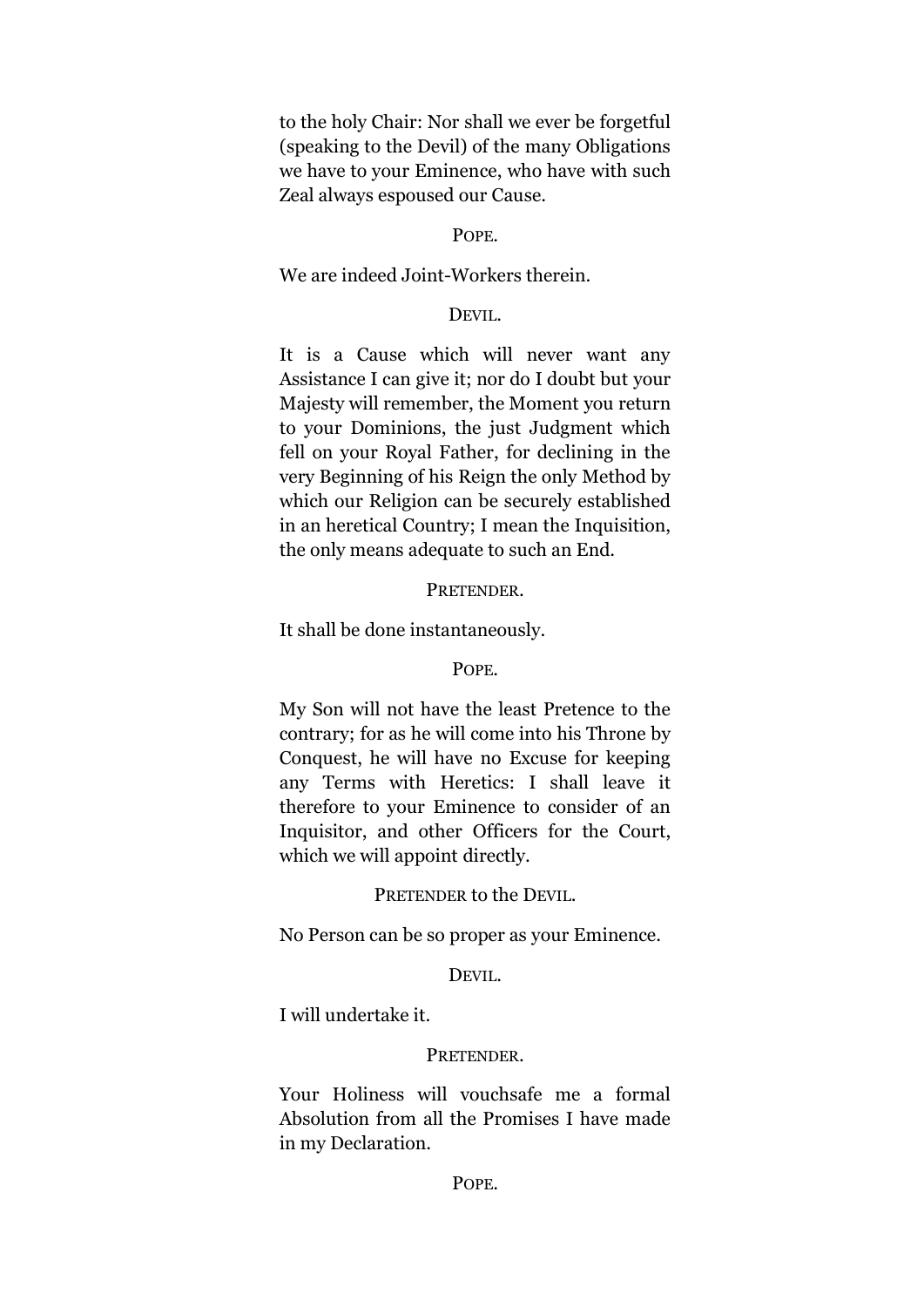You shall have it, Son, though you need none; for Promises with Heretics you know are *ipso facto* void: Nay, the most solemn Oath given to such is so far from binding, that it is meritorious to break it.

# DEVIL, (*aside*).

A wholesome Doctrine, to which I owe many a good Soul.

#### PRETENDER.

I have·a Suit to your Holiness, which I hope will not·be denied me; it is to confer the Archbishoprick of *Canterbury* on my Confessor.

#### POPE.

Son, we shall always pay due Regard to your Recommendation; but am afraid we cannot grant that Request, having already partly promised that See to·another; but he shall be a Bishop, and we may promote him in due Time as he merits, and we see Occasion.

#### PRETENDER.

I hope your Holiness will not refuse me this.

#### POPE.

We shall have Abbies and many other good things to favour your Friends with; and you may be assured, Son, that as long as you behave with proper Duty to the Church, your holy Mother will exert the utmost Indulgence towards you, and shall always, where our own Promise, or something urgent doth not interpose, give a very benign Ear to your Recommendations.

#### PRETENDER.

I wish I had not ventured to promise ---

# POPE.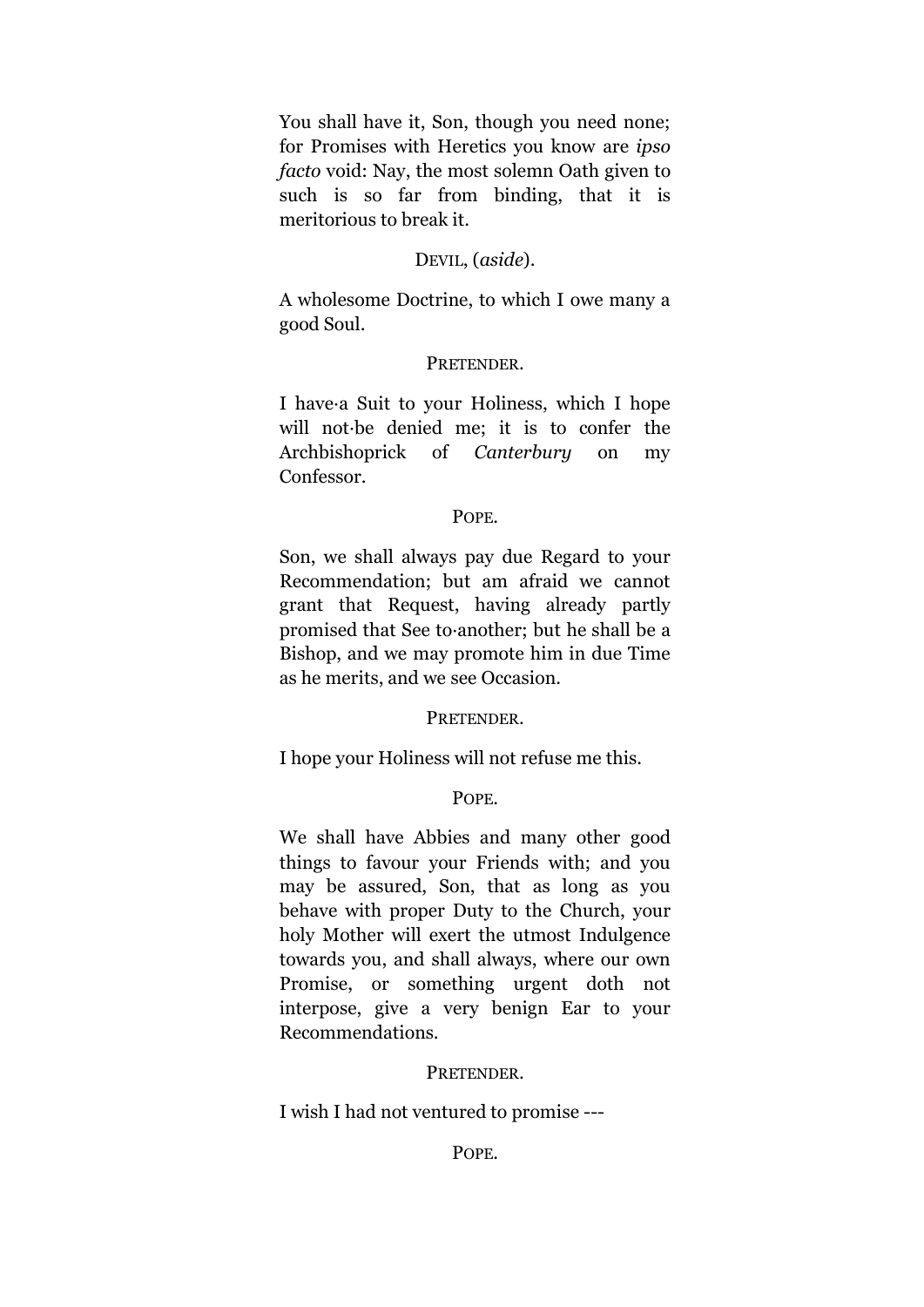I wish so too; but your Promise is void, and we absolve you from it: And let me tell you, Son, you did ill in promising what was not in your Power to perform. The Bishopricks of England are ours, we claim them, and we will dispose of them. Do you confider what it is you ask, that it is no less than appointing a Person under us to be the Head of the *English* Church?

#### **PRETENDER**

#### I thought him a very proper Man.

#### POPE.

You thought! ha! you thought in spiritual Matters! Do you not know, that even thinking in such Matters by the Laity is a Crime? Do not presume, Son, on the Indulgence of a fond Parent: The Church, that tenderest Mother to dutiful Children, when provoked, is of all the severest. And if she once lifts the Rod of her Curses, where is the Child who can bear her Indignation.

# DEVIL, (*pulling in his Cloven Foot, which before was half out.)*

Let me beseech you, Royal Sir, immediately to submit, and do not provoke our holy Father too far.

#### PRETENDER.

Oh, I do, I so submit, and humbly ask Pardon for my Offence.

#### POPE.

Your Submission is received, but not without Penance: I must in Mercy to your Soul enjoin you some wholesome Penance for your Contumacy. I order you therefore to lay on two Dozen Lashes on your Royal base Back, repeating six *Ave-Mary's* between every Lash; this being performed, we pronounce you once more *rectum in curia*, and absolve you from all further Guilt. But beware of any future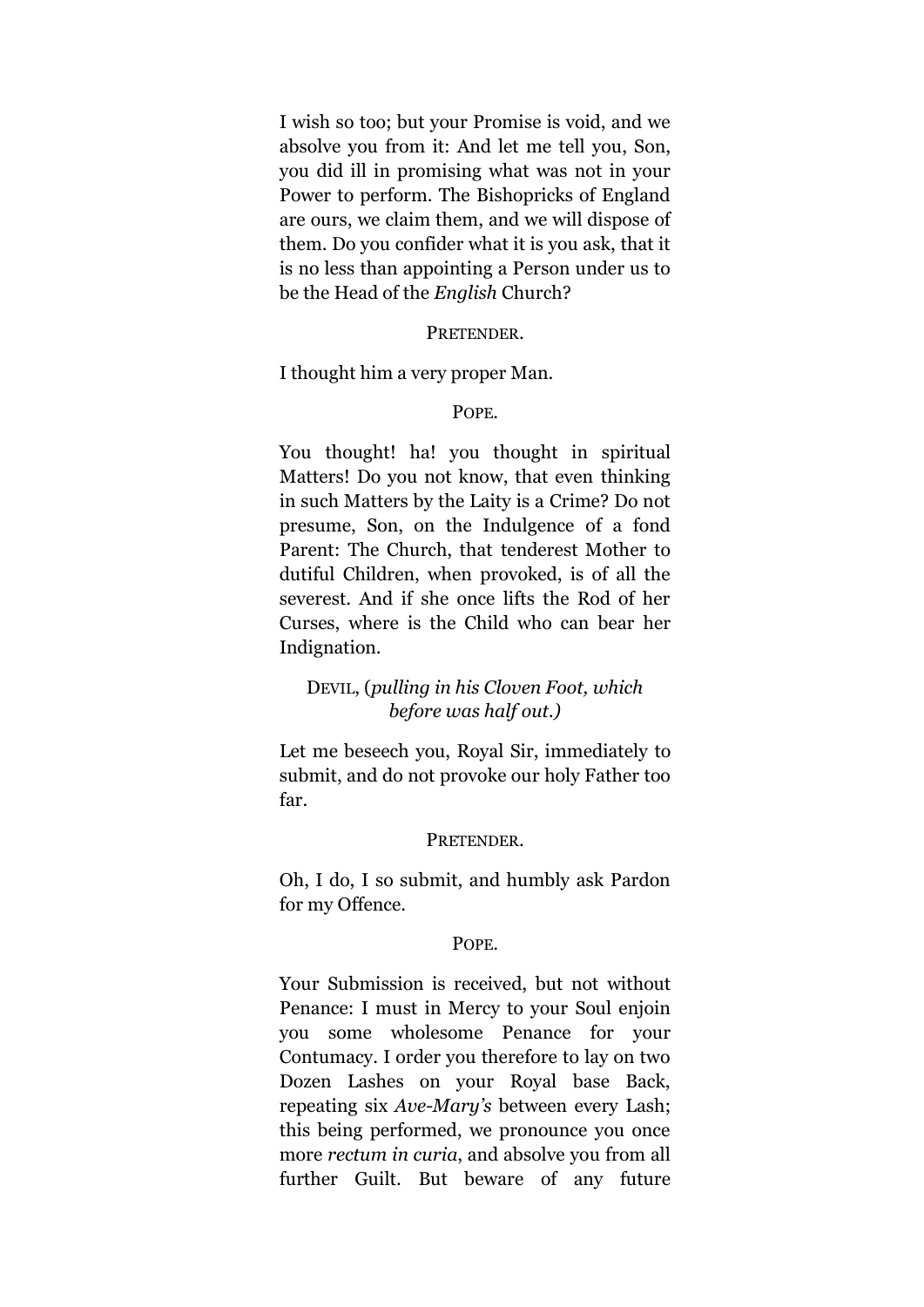Contumacy; for by all the Saints, if my Will be ever more opposed in England, I will lay that damn'd heretical Country under a Curse, whence it shall never be redeemed. I will curse Young and Old, Men and Women, Maids and Bachelors, Wives and Husbands, Widows and Widowers. I will curse all Degrees, Orders and Professions; nay, I will curse the Earth itself, the Houses, the Trees, the ---

#### PRETENDER.

O forbear, holy Father, on my Knees I beseech you, forbear: I cannot endure these Execrations.

#### DEVIL.

They are terrible indeed.

#### POPE.

Rise, my Son, and praise that indulgent Lenity which hath forgiven thy Crime; but beware henceforth of giving any Offence to a Power, to whom thou owest that Crown thou art about to take Possession of, and of whom thou art to hold it, as a Fief of the holy See, in Imitation of thy Predecessor *John*, of blessed Memory. Happy had it been for that wicked Nation thou art to govern, if none of his Successors had swerved from that Allegiance he vowed to us; but these things are past, and upon their sincere Repentance I shall again stretch forth my Toe for them to kiss.

# PRETENDER.

It shall be my sole Endeavour to produce that Repentance.

# DEVIL, (*half disclosing his Foot, unobserved by the Pretender.)*

Remember, Sir, gentle Means will never effect it. First, therefore, an Inquisition must be established before they have Time to breathe; then I would advise an immediate Massacre of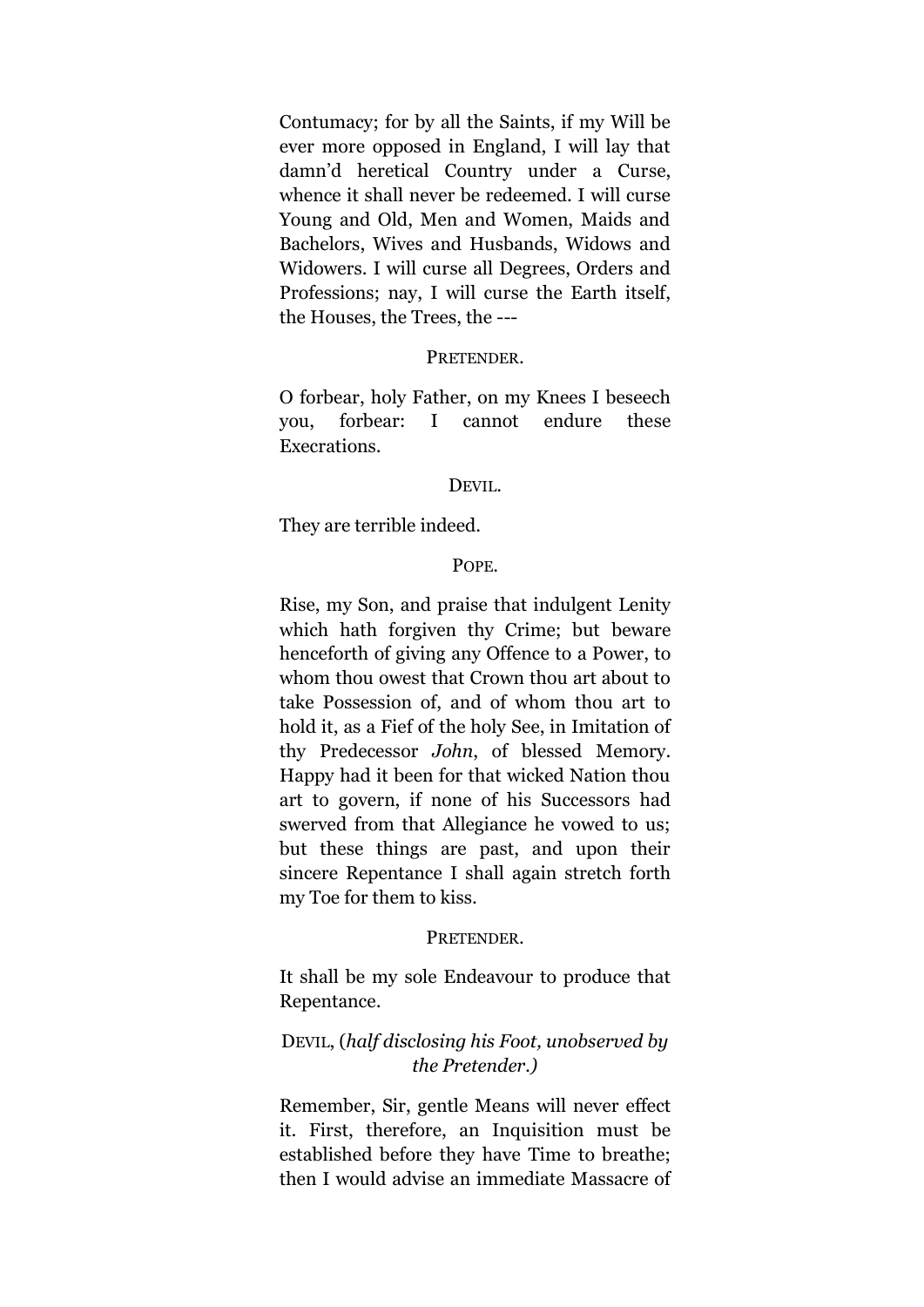the Protestants; the severest Methods are the wholesomest; perhaps some of them may repent and be converted, while the Knives are at their

Throats. if so, a few Masses said for their Souls may redeem them; and believe me, it is a most charitable Act to preserve the Souls of Heretics at the Expence of their Blood.

# PRETENDER.

I shall execute whatever the Church pleases to command, being well convinced, that however sinful an Action may appear, if it have but the Sanction of the Church, it is in Reality holy.

POPE.

That's well and dutifully spoken: It is under our Direction only that the Laity can ever be safe.

# DEVIL, (*stretching forth his whole Foot*.)

Sin is a Language understood by the Church only, and without her Interpretation Men no more know the Meaning of their Actions than they do of Words in an unknown Tongue. Adultery, Rape, Rapine, Treachery, Perjury, and Murder, are sometimes Sins; but at other Times, and for the Sake of Religion, they are not only innocent, but commendable, and have intitled many a Soul to Happiness -- in one of my Ovens --- (*aside*).

# POPE.

As the Poets feign'd the Blood of the Gods not to be real Blood, but *Ichor*, so the Blood of Heretics is not real Blood, but a poisonous sort of Liquor, which it is highly meritorious to spill; and at my next Promotion of Saints, I shall prefer those who have shed the most: Nay, indeed we have many in our Kalendar already, who have been promoted to their Dignity on that single Merit.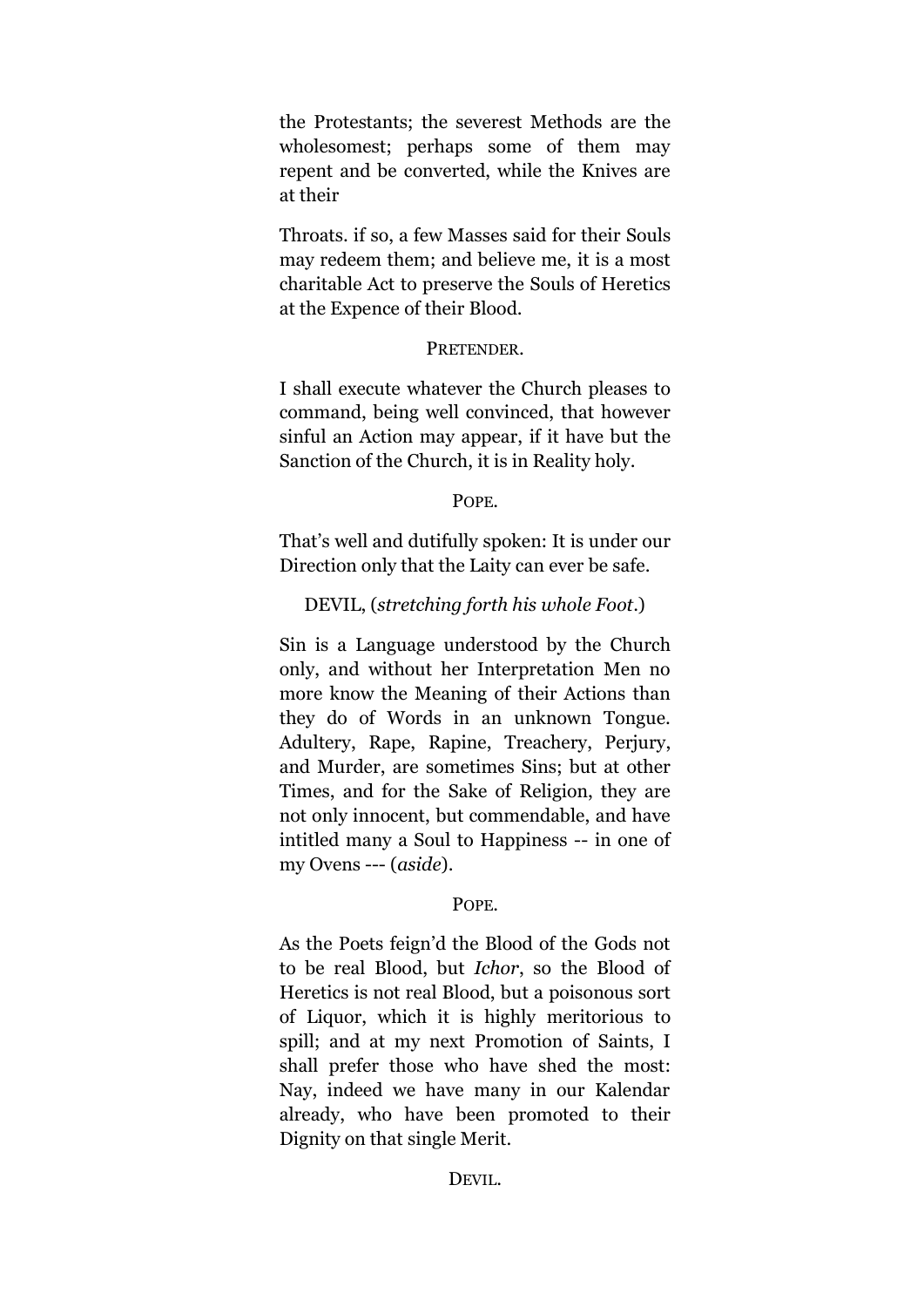The Text forbids you to spill Man's Blood; but that extends not to Heretics, who are Dogs, not Men.

#### PRETENDER.

Your Eminence says true, and Humanity to Men doth not teach us Mercy to Dogs.

# DEVIL.

A noble Sentiment, and worthy of the Church of which I am Cardinal.

# POPE.

I suppose our Abbey Lands will be easily discovered; if there be any Doubt concerning them, you will take Care to have it decided in favour of the Church.

#### **PRETENDER**

Is it the Pleasure of your Holiness to be contented with the Restoration of the Lands themselves, or will you be pleased to insist on an Account for the Profits ever since the Usurpation?

#### POPE.

That is a question worthy consulting your Eminence upon, and I should be glad of your Opinion.

#### DEVIL.

My Opinion will be guided by the Prospect of Success: I am for all that we can get. It is the Cause of the Church, and Moderation is sinful.

#### POPE.

Well, we shall debate it hereafter.

#### DEVIL.

Ay! my first Advice is to secure the Land itself.

POPE.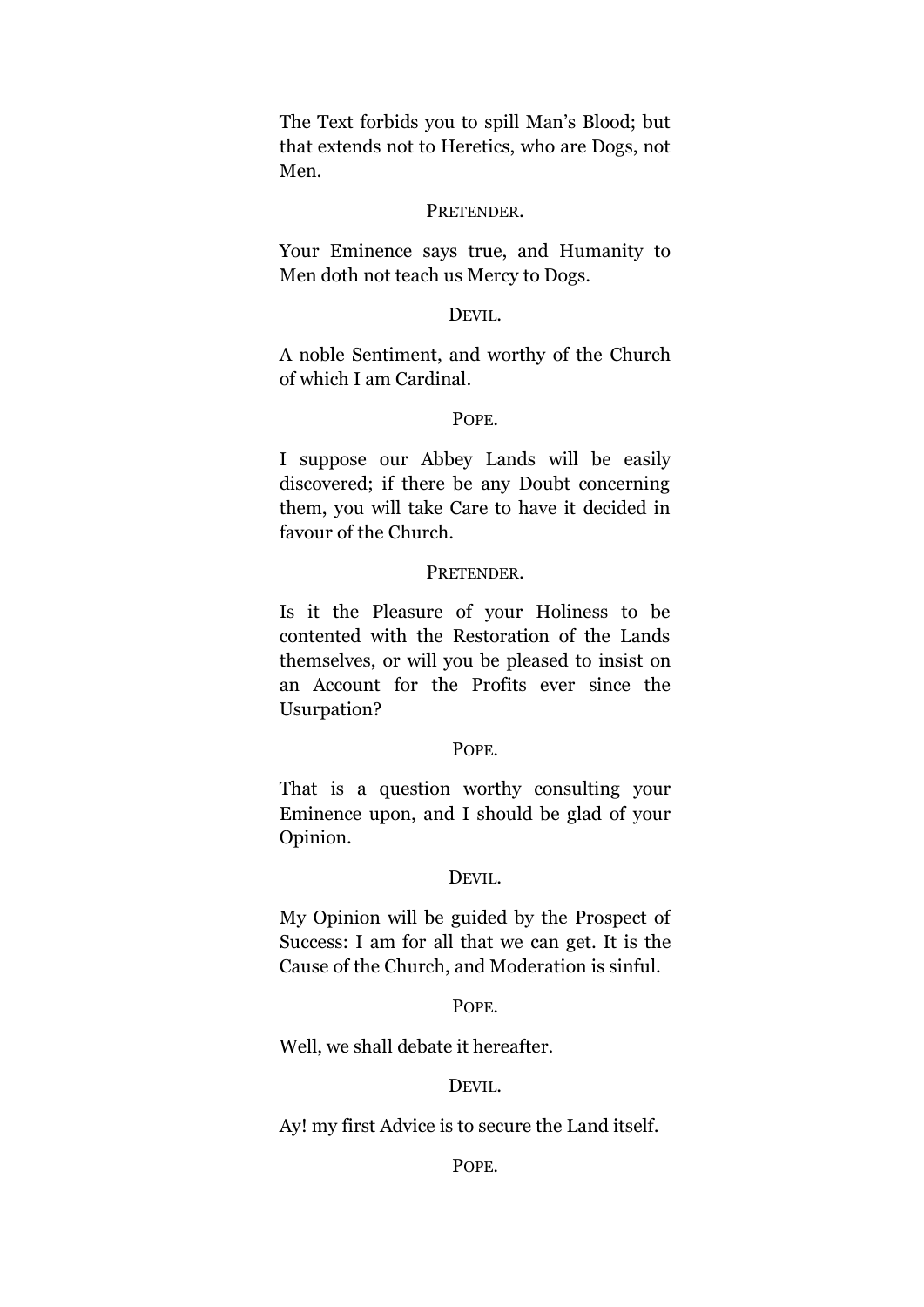Of that I will have no Demurrer. My Curse attend those who presume to make it a Doubt.

#### PRETENDER.

Let not your Holiness conceive an unkind Thought of me on that Account: I will be no sooner warm in my Throne, than they shall be restored; such shall be my Will and Pleasure; a Will and Pleasure, which in all Matters where your Holiness doth not think fit to interpose, shall be a Law.

#### POPE.

So I would have it. And the Church, while you preserve an inviolable filial Obedience to her, shall assist you to make it so. The Doctrine of Princes governing by any other Laws than those we give them, is impious and heretical. By *me* (that is by this Chair) *Princes govern*, (says the Text) not by Laws made by the Subject: The very Notion of a People's making Laws to govern themselves, is absurd and unnatural. Do Children make Laws for their Parents to rule by, or Slaves for their Masters? No, I disannul every Law in your Kingdom, and absolve you from keeping them, notwithstanding any Promise you have made, or any oath you may Out of Conveniency take

to the contrary.

# PRETENDER.

I am glad to find this Doctrine, which I have always rigidly adher'd to, hath the Sanction of your Holiness's Authority.

# POPE.

O, it is most holy and orthodox; and tho' the Church is sometimes obliged a little to temporize, this is the Doctrine she always hath at Heart: Indeed it is her Interest so to think; for an absolute King and an absolute Church always stand well together, and do irresistibly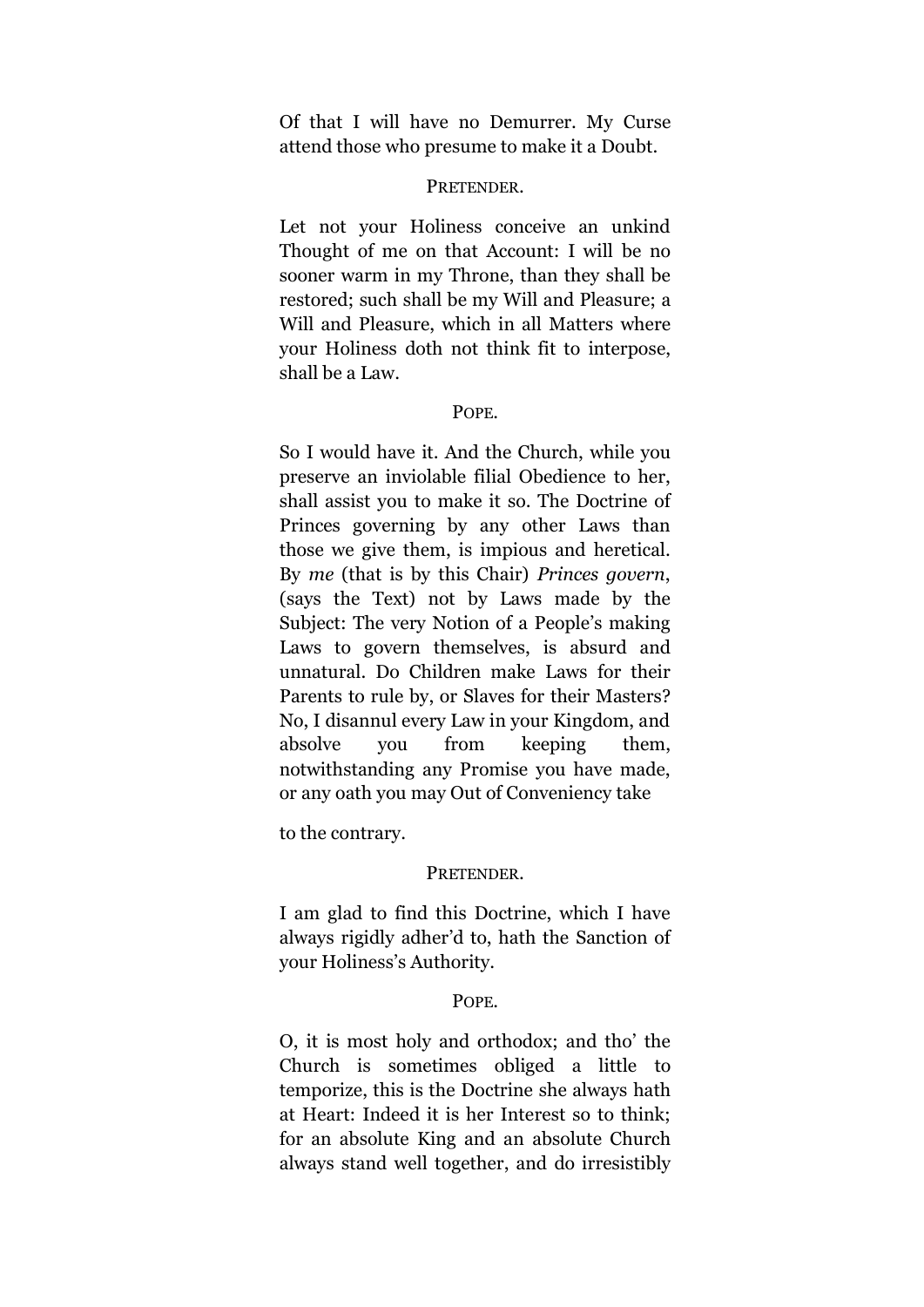support each other. And sure you are well paid for your absolute Obedience to us by our maintaining you in absolute Power over all your Subjects.

#### DEVIL.

If Kings have any Right from Heaven, it is to be absolute; for Heaven never gave a Power for Men to circumscribe: Hereditary Right therefore, *jure divino*, and absolute Power, are one and the same. Now, to prove the Certainty of indefeasible hereditary Right, this single Datum is only necessary, which no Man, I think, will have the Impudence to deny, *viz*. That the People are the King's Property; for if this be granted, it will surely follow, that the King (as every private Man hath) hath a Right to his Property; now this Right is derived from that Power which gave the Property, and no Power could give such Property, but that which made the People; thence it very plainly and naturally follows, that the Right of a King is *jure divino*.

# PRETENDER.

Your Eminence hath made it most clear.

#### POPE.

But his Eminence hath forgot one Point, which I could not have expected he would have forgot: I mean the Tenure under which this Power is granted; for however absolute it be over the People, it is not *simpliciter* absolute, but to be holden at the Will of the Church, which hath no less absolute Power over the Crowns of Kings, than they have over the meanest of their Subjects.

#### PRETENDER.

It would be the utmost Impiety to doubt it.

# POPE.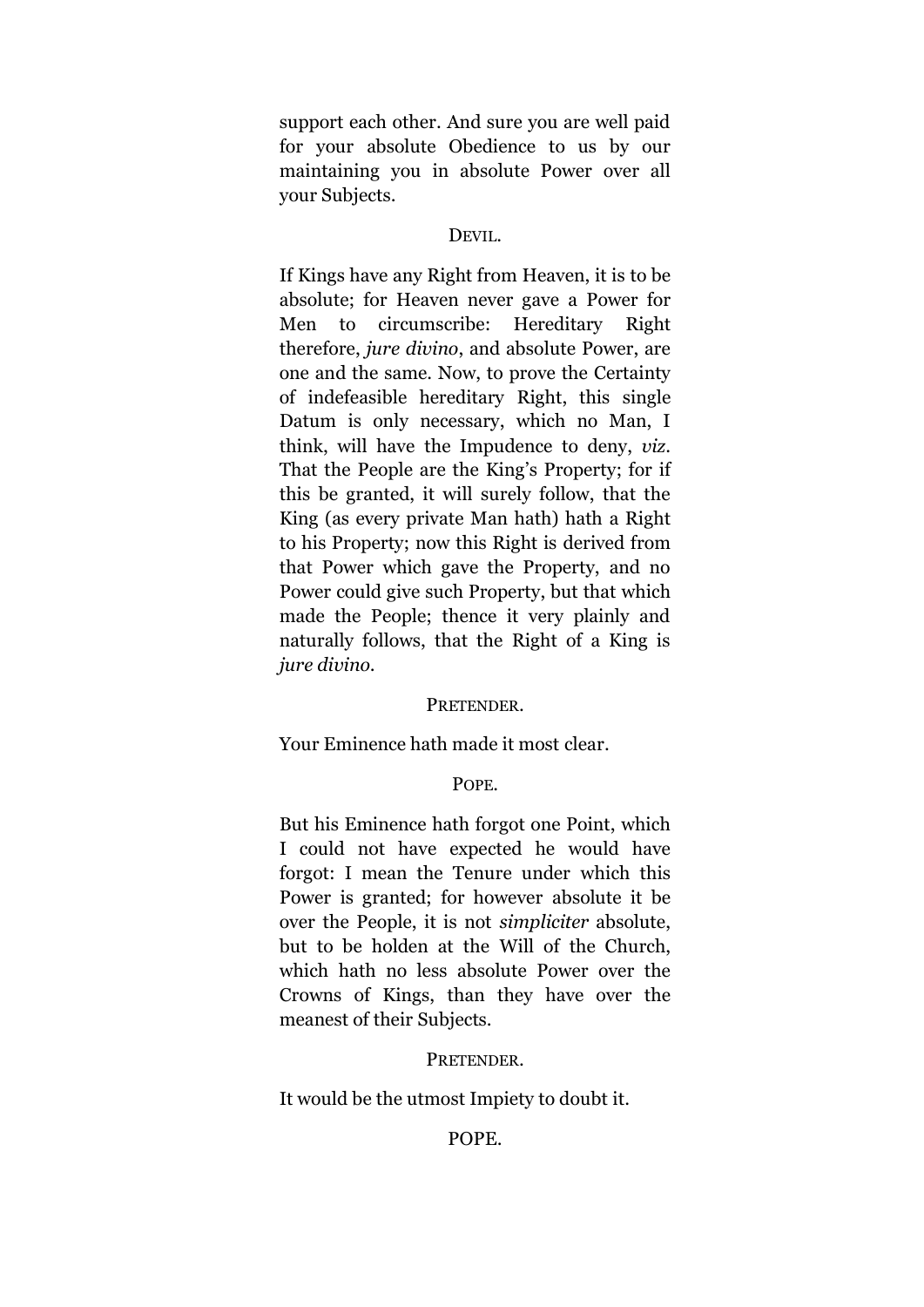You say well, my good Son. The Church therefore invests thee with absolute Authority over thy Subjects, to hold nevertheless at her Will and Pleasure: Receive therefore her Blessing, and go forth and fight her Battles to the utter Extirpation of the Goods, Persons and Names of Heretics. With their Goods thou shalt endow the Church, their Persons thou shalt commit to the Fire, and their Names we will ourselves take care to see blotted out of the Records of the Book of Life.

# PRETENDER.

It shall be my principal Care to fulfil your Holiness's Pleasure in all things: And now, if your Holiness pleases to grant me once more your Benediction, I will proceed to perform my Penance.

# POPE.

Do so, my Child; thou hast my Blessing; and his Eminence and myself will proceed immediately to prepare the holy Water. You shall have a full Hogshead. I will likewise order the proper Officers to issue the hundred thousand Indulgences, together with the Curses, and also --- the Money.

# PRETENDER.

The Saints, who only can, reward such Goodness. -- I humbly take my Leave, and once more kiss your holy Toe.

# *The Pretender is going, but is called back by the Pope.*

# POPE.

Hold, Son.--Remember to send the Plate and Jewels immediately; you may respite your Penance till that is over.

# PRETENDER.

They shall be sent instantly.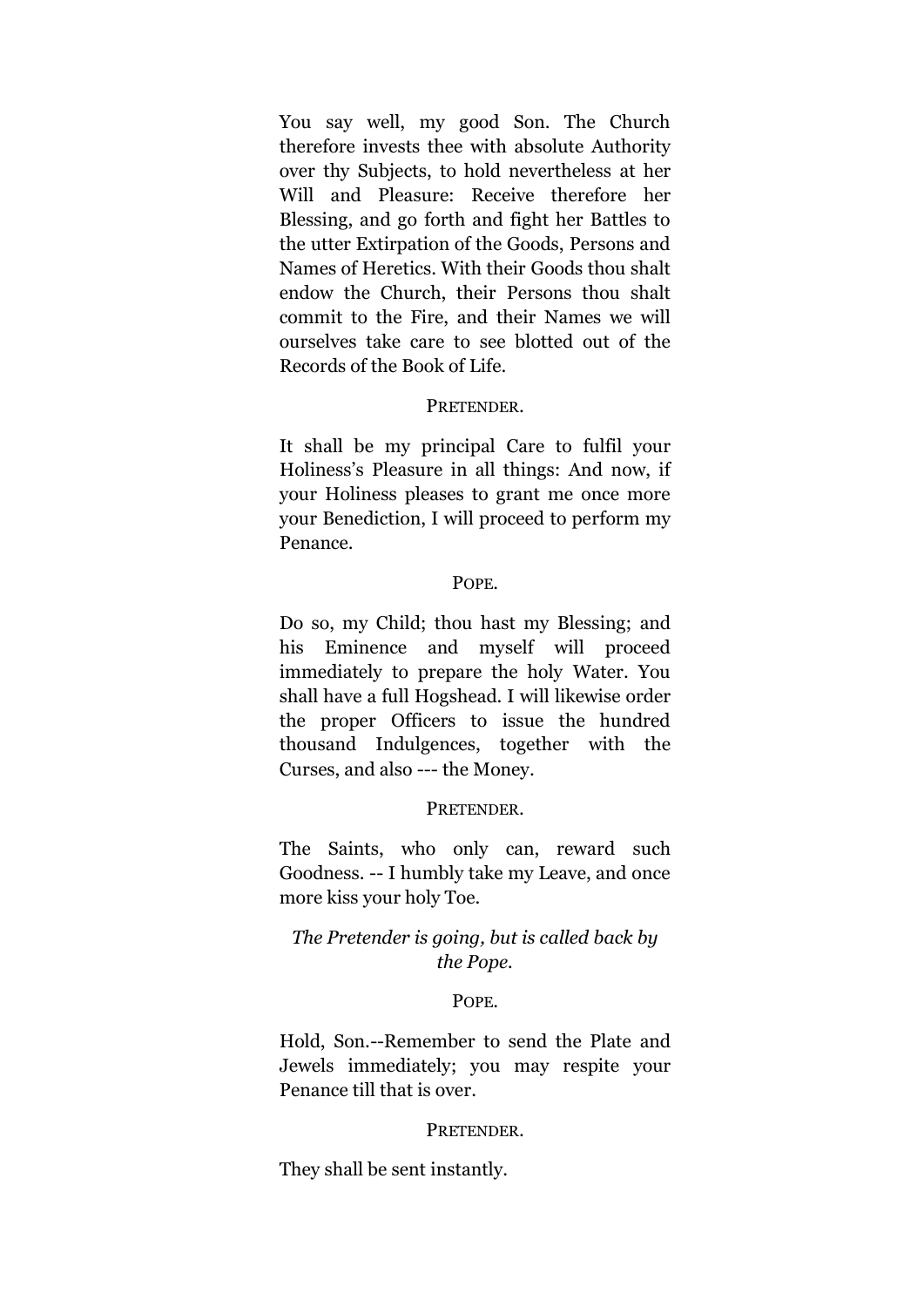#### POPE *and the* DEVIL.

Ha, ha, ha.

# DEVIL.

#### Was ever so blind a Bigot?

# POPE.

It seems you think so; for that cloven Foot was uncovered almost all the Time he was in Company: Had he once cast his Eyes on the Ground, he must have seen it.

#### DEVIL.

You are mistaken: Superstition would have prevented him; the same Superstition which can make Men see cloven Feet and Devils where there are none, prevents them from seeing them where they really are. But can your Holiness believe in earnest we have any Chance of Success in this *English* Project?

#### POPE.

#### Why should you doubt it?

#### DEVIL.

Because if we do succeed, the Protestants there must be more silly than the rankest Ass you ever imposed Penance upon. A Mixture of *Italian*, *Spanish* and *French* Government to protect: Liberty, and a Popish Bigot to defend the Protestant Religion: Ha, ha, ha. As I hope to be sav'd, the Impudence of the Imposture almost makes me blush.

#### POPE.

As you hope to be sav'd! a pretty Oath for the Devil.

#### DEVIL.

I had forgot myself: I have not put off my Cardinal's Skin; but you know, Oaths without any Meaning come very well out of my Mouth.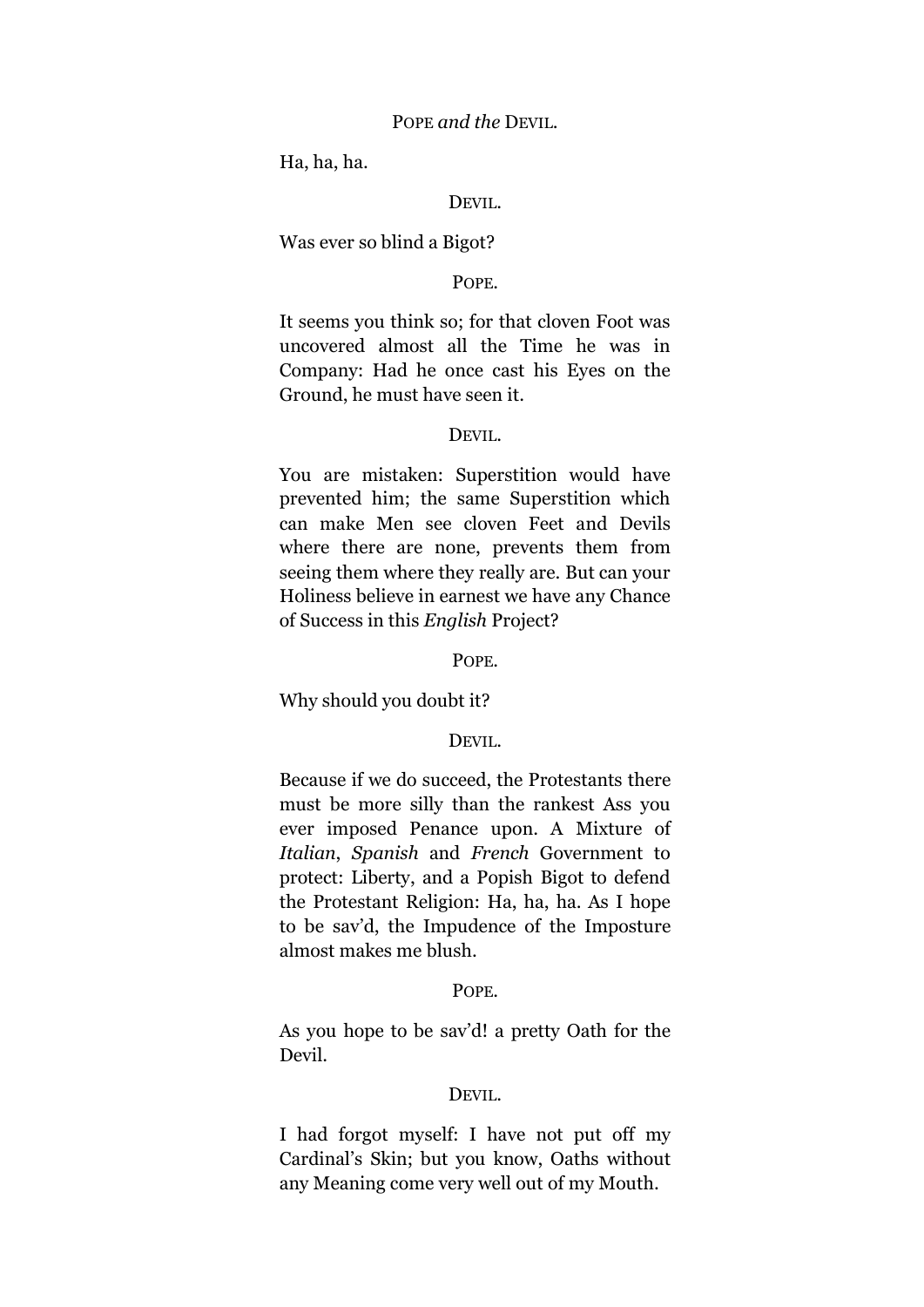#### POPE.

And so the Imposture would make you blush: You are a modest Devil indeed; I am sure you are a very forgetful one, and as you have more than once this Day forgot the Character you had assumed, so you seem to me to forget who are the Persons to be imposed upon. They are not Devils, Sir, but Men, weak, simple Men; and when you please to recollect what I have already done with them, I believe, what I now propose will not seem so impracticable, and you may spare your Blushes.

#### DEVIL.

Your Holiness, it is true, hath done a great deal.

#### POPE.

Am I, Sir, at the Head of Mahometanism, or of Heathenism?

#### DEVIL.

No, your Holiness is the Head of the Christian Church.

#### POPE.

Very well, Sir; and have I not unveil'd the only Religion in the World, which hath ever taught the Doctrines of Benevolence, Peace and Charity, to be the Foundation of Hatred, War and Massacres? Have I not propagated Ambition with the Doctrine of Humility? Have I not taught Men to persecute and stab and burn each other? Nay, have I not made them Executioners of some of the worst Tortures, which you yourself could supply me with, and all in Obedience to Laws which in the plainest and most intelligible Terms direct the very contrary? Doth not the Book say, *Do unto all Men, that which you would have them do unto you?* And have I not made them, in mere Obedience to this Law, do unto all Men every thing, which they would most fear to have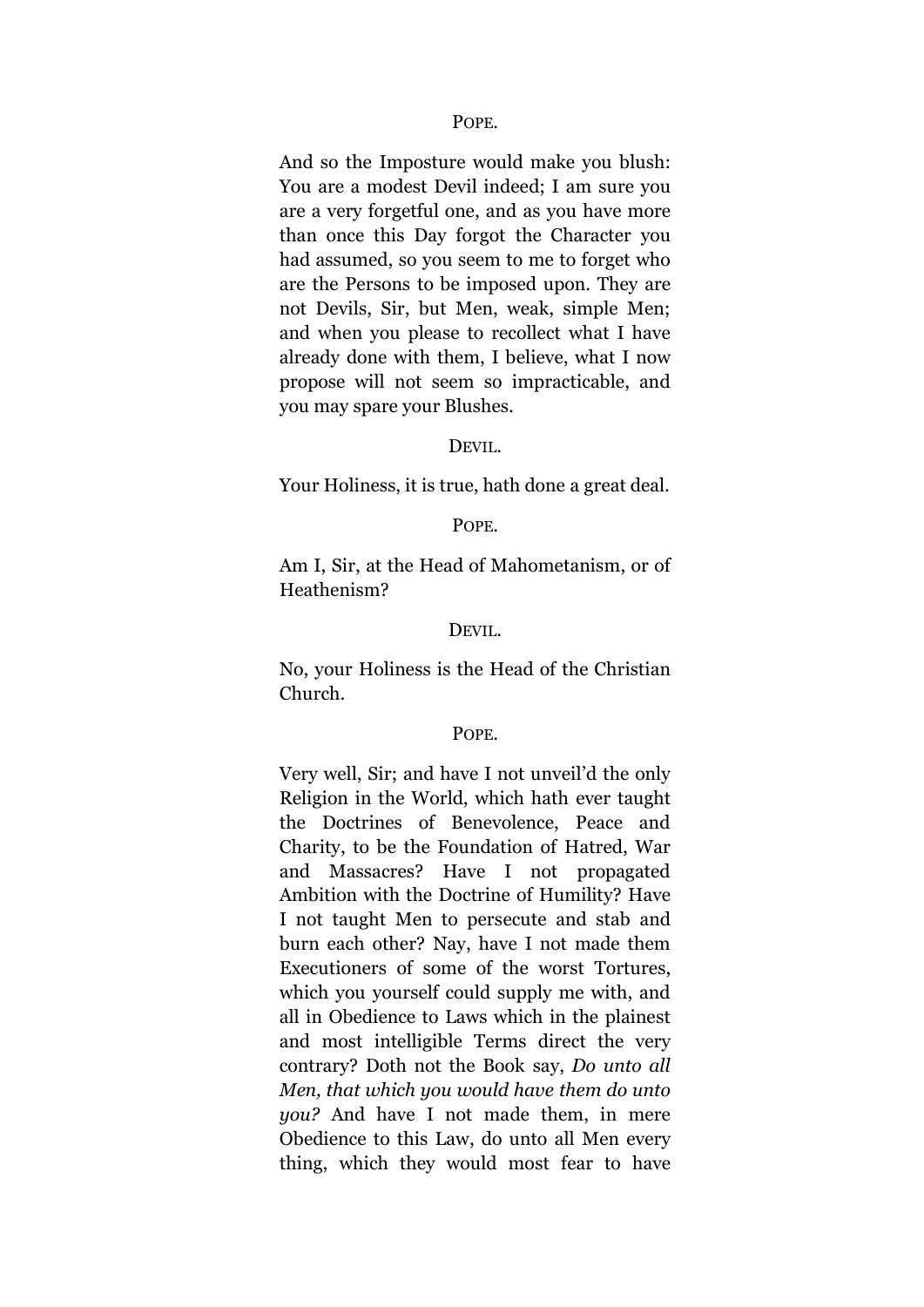others do unto themselves? Why do I mention a single Instance? Have I not deduced Heathenish Doctrine and Mahometan Principles from Christianity, and in a Word, turned Heaven into Hell?

# DEVIL.

The Force of your Reasoning is too strong to be opposed: All you have said is --Poh! I hate the Word, Truth; but I must confess all this you have done, and it is not easy after that to say what you cannot do.

# POPE.

After what I have mentioned, I think I need give you no other Reason for my Hopes of Success, than my having undertaken it; but however, since you seem not to have been in *England* lately; tho' I must own, I thought you had been there a long Time, and had been assisting the good Work.

# DEVIL.

Do not upbraid me with Idleness; tho' I have not been there myself, I have several Emissaries, and some in the Disguise of Popish Priests: But I interrupt you; and I should be glad to hear the Grounds of your Hope; for it is a serious thing, and you must know, however I may fear it, I must wish it Success.

# POPE.

First, then, this Attempt is made at a Time, when the best Heretic Forces are out of the Kingdom, engaged in a foreign War. 2*dly*, It is begun in a Part of *Scotland*, inhabited by Men almost Savages, whom my Priests will soon convert to their Religion, and whom Poverty and hunger will easily animate to any Undertaking when there is Hope of Plunder: And if these can find their Way into *England*, they will be presently joined by all the Roman Catholics, against whom there are Laws indeed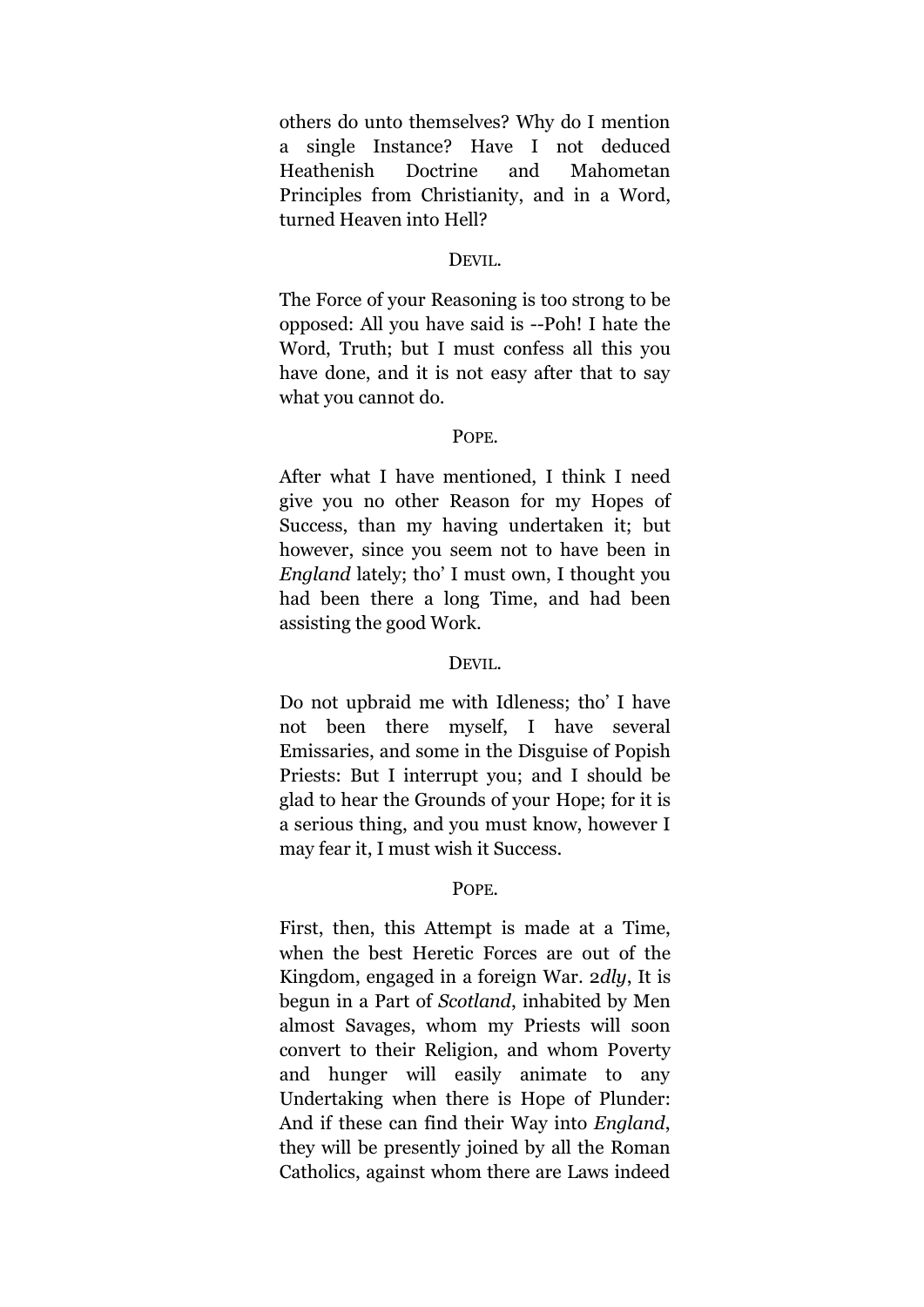to deprive them of Arms; but these Laws are so seldom executed, that they are of very little Validity. Now, as to the Heretics, you know there are some, (tho' few) who hold that noble Doctrine of indefeasible hereditary Right, which, I could scarce keep my Countenance, while you so excellently and logically derived from Heaven. Again, there are others who will persuade themselves, though as contrary both to Reason and Experience, as you know it is to Truth, that their Religion may be safe under a Popish King; these rely on that strong Argument of WHO KNOWS BUT; an Argument wh1ch can never be answered. *Lastly*, as for the whole Body of the People, they have so little Regard to Religion itself, that they hold one Form of worship to be as good as another: And as for the upper Part of them, they are so sunk in Luxury, and every other Vice, that the very Name of Morality is scarce left among them. Their Luxury is so great, that there is scarce a Man of Fortune without a Palace, without the most expensive Pictures, a large Equipage, *French* Cook, and *French* Wines, imported in diametrical Opposition to the Interest of the Public: And to this Luxury they sacrifice without Scruple their Friends, their Relations, their Honour, and their Country. Their Immorality is so great, that as there is no Vice, which they do not practise, so there is none of which they are ashamed. As no Man is ashamed of being a Miser, a Drunkard, or a Glutton; of betraying his Friend, or of deserting him in his Necessity and debauching his Wife or his Daughter, or lastly, of sacrificing his Country to his own Interest so neither are the Women ashamed of publickly prostituting their Chastity, the only Virtue the Men expect them to maintain. And as to every kind of Riot and Extravagance, they glory and vie with each other in it. At a Time when their Country is engaged in a War abroad, and invaded at home, they have the Impudence to import *Italian* Singers and *French* Dancers, at more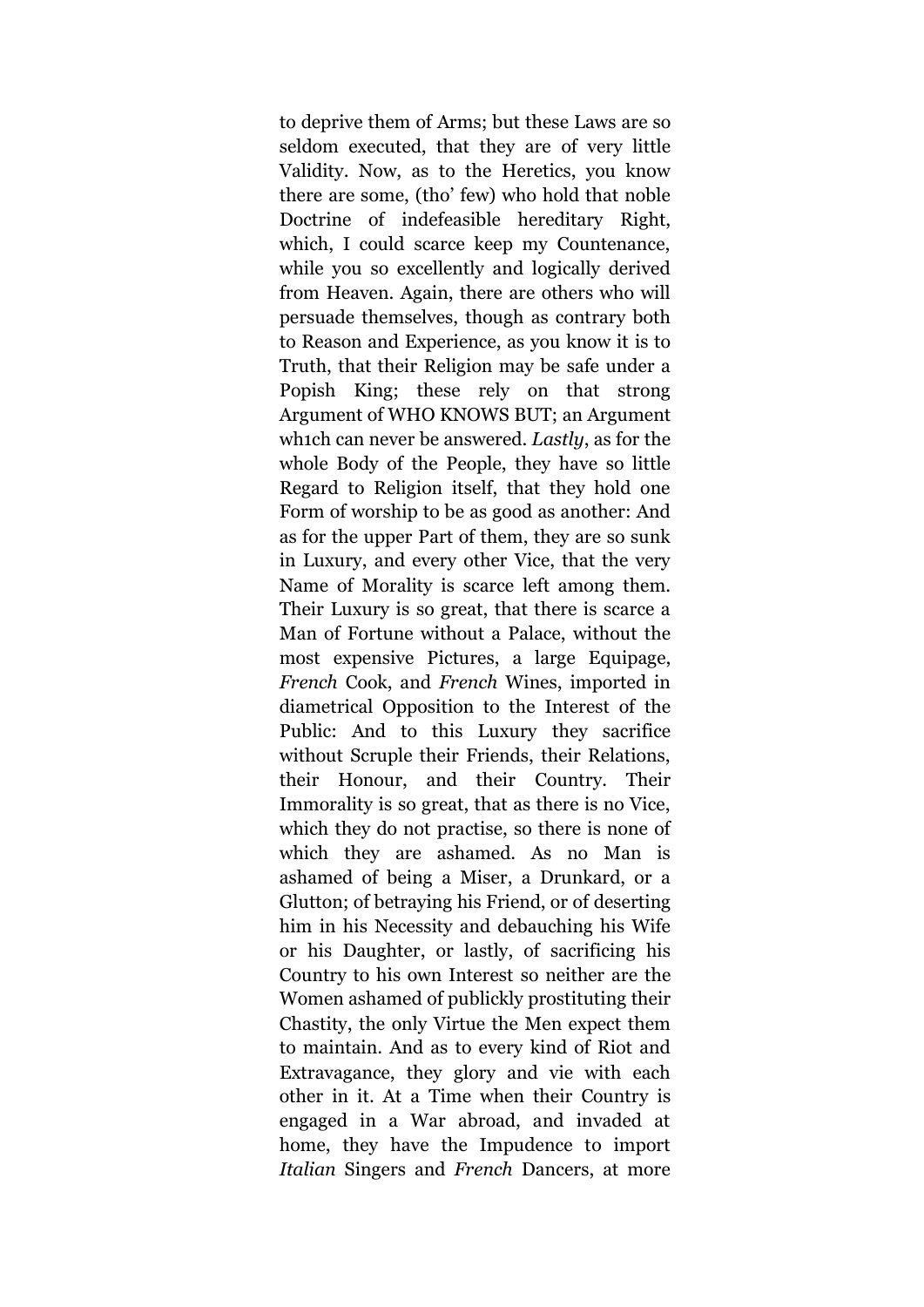Expence of their Reputation than of their Money. And to shew their Proffligacy in the highest Light, one single impudent Buffoon hath for many Years gone on with Impunity, in Defiance not only of Law but of common Decency, to vilify and ridicule every thing solemn, great and good amongst them; and, with a Mixture of Nonsense, Scurrility, Treason and Blasphemy, once a Week, in the public Papers, and once in a public Assembly (if any be so infamous to frequent it) to traduce the Persons and Characters of Nobles, Bishops, and even of the King himself. If this be the Case, what think you of my Hopes, Brother?

#### DEVIL.

There is some Truth in what you have said; but by the Force of Divination which is in me, I presage the Event will not answer your Expectation. For in the first Place, the heretic Army will be sent for home; and those Troops which have stood the Fury of 100000 *French* Forces, and the Thunder of 200 Pieces of Artillery, will cut off your Highland Banditti with as much Ease as a Mower doth Thistles, before them. Your *Roman Catholicks* are too wise to incense a Government they know it is impossible to overturn. And as for those Doctrines which you flatter yourself have their Followers, there are not 100 Men in the Nation who do not scorn and deride them. As to Religion and Morality, I am glad to say there is not much among these People, and therefore I shall be sure of them without any Assistance of yours: But yet I am afraid there is Common Sense, and even Luxury itself will prevent them sacrificing the Means of supplying it. And what would you say if a Spirit of Liberty should appear amongst them, equal to what the *Romans* ever displayed in the freest Times of the Commonwealth; if they should all unite in Associations to defend their King and Country, and a Million of Men, headed by the best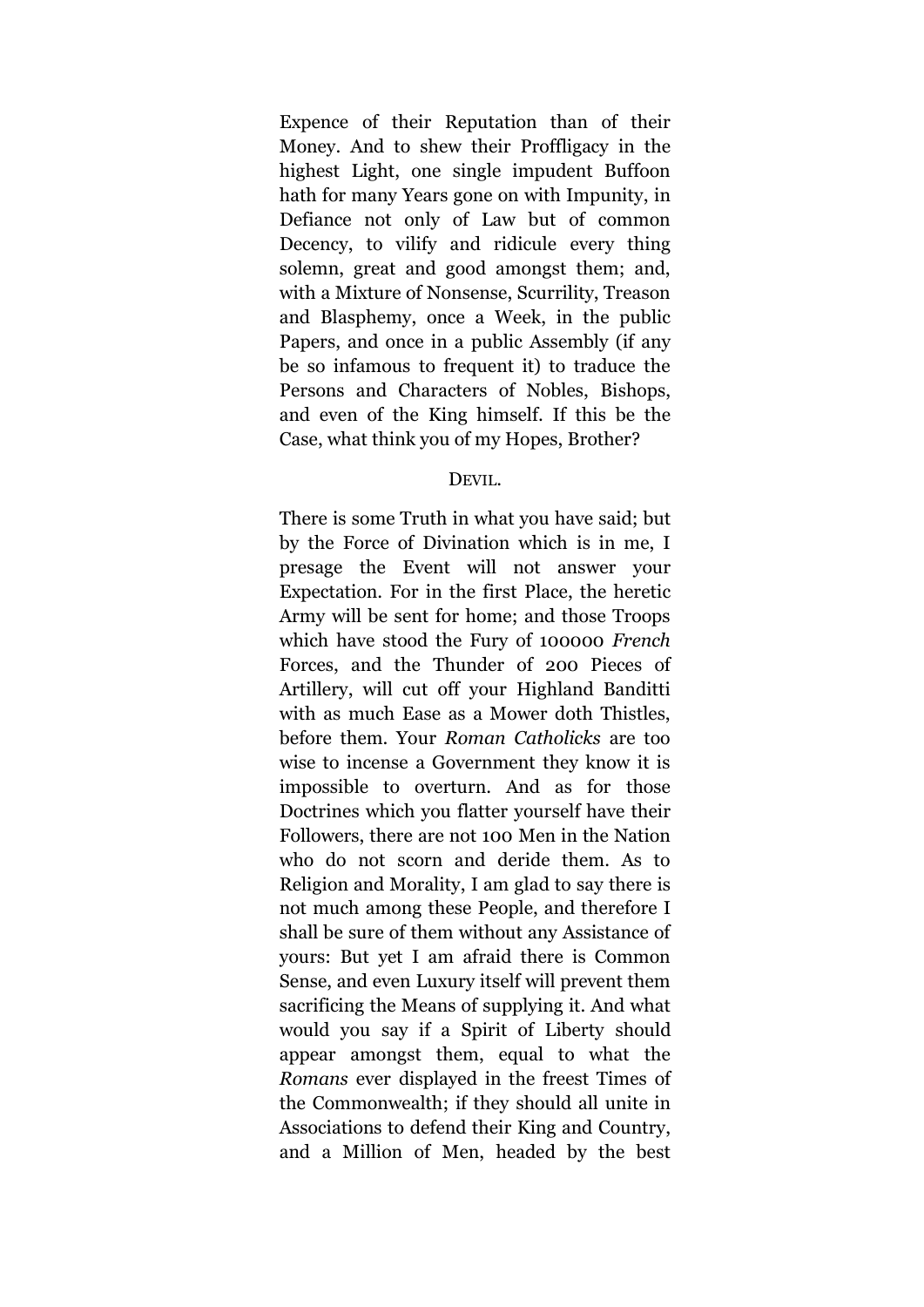Troops in the World, should be ready to bear Arms against your Cause?

#### POPE.

God forbid any such thing should happen,

# DEVIL.

You need not affront me, Sir; --- you might pray to me to forbid it as well; but it is not in my Power; for this will happen and hath happened even at this Time. And what is still worse, I am afraid this cursed Rebellion, like some other of your Schemes, will produce an Effect contrary to what was intended, will inspire them with a serious Mood of thinking, and put a Stop to all that Luxury and Immorality which I have been so long endeavouring to raise to its present Heighth; an Effect which if it should not produce, I shall not want your Assistance to destroy them.

# POPE.

Brother, I take it ill of you, after what I have done for you, to treat me in this Manner; Consequences, you know, are more in your Power than mine. I am sure nothing hath ever been wanting on my Part for your Service; and however little I have been able to perform, I might at least expect my hearty Endeavours would be well receiv'd.

#### DEVIL.

That is to say, You expect Gratitude from the Devil. Is that the Wisdom of your Holiness?

# POPE.

Why not! I have been told that even you are good when you are well pleas'd.

#### DEVIL.

Ay, so I am; but none but myself know how to please me.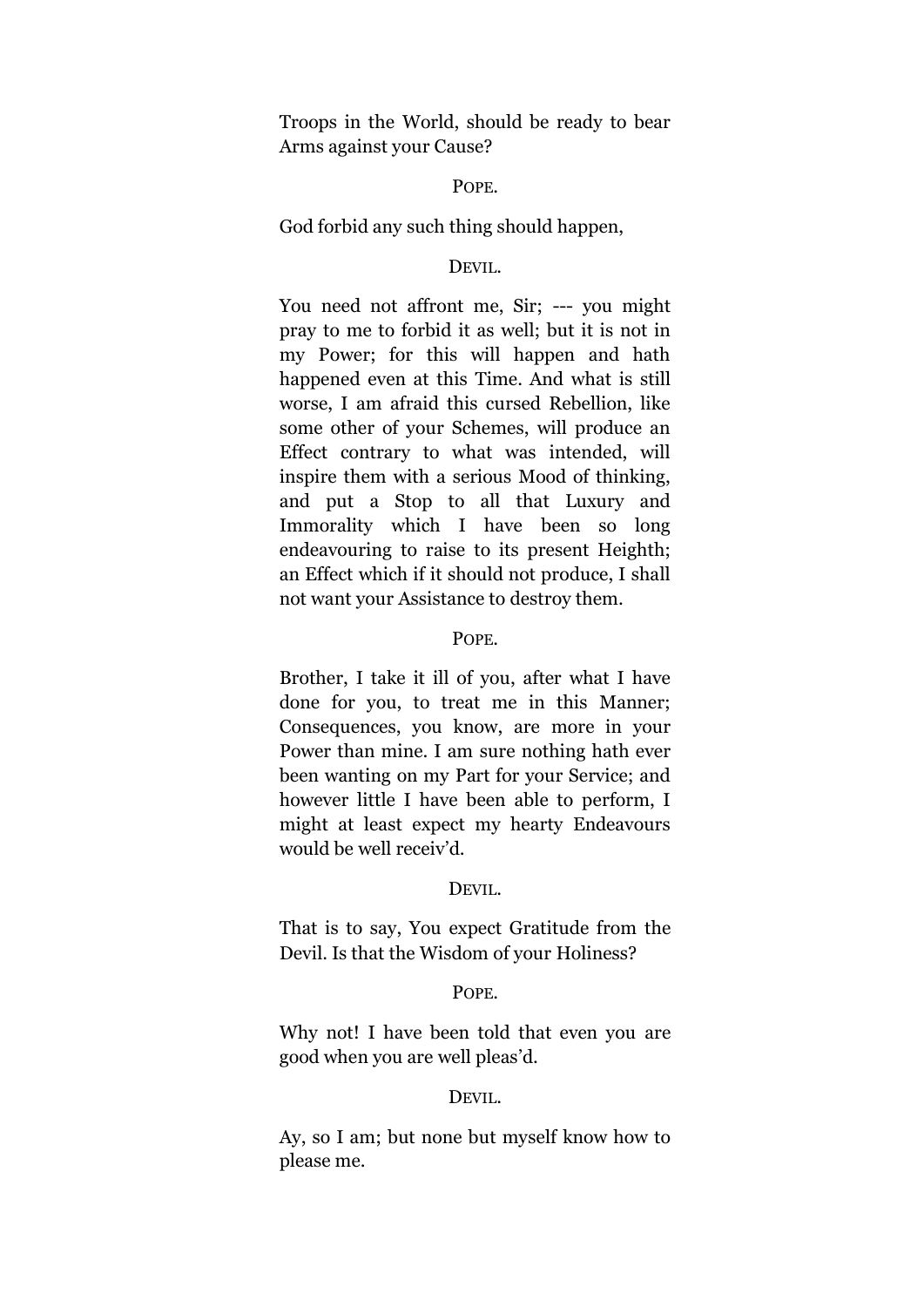I wish I had never attempted it. I could with much less Difficulty have obtained the Favour of Heaven, and I am sure much greater would have been my Reward. Pray, Sir, what have you ever done for me, in return for all the Favours I have conferred on you, except a little Gratification of Vanity; which, perhaps, I might better have gratify'd by Acts of Goodness? What Pleasure or Profit in reality accrued to myself from your Inquisition, or any other Scheme of yours, which I have with so much Care and Diligence cultivated? What have I got by all the watchful Nights and aching Heads which I have known in your Service, but the Hatred of Heretics, and I'm afraid of Heaven too? What solid Good have I procur'd to myself?

# DEVIL, (*with a Sneer*).

---The Honour of my Service: A Reward sufficient; all that I have bestowed on every Tyrant, Plunderer and Destroyer of Mankind from the Beginning of the World, and yet you see they have all been contented; for, a Word in your Ear, Brother, you have heard that Virtue is her own Reward; but this is much truer of Vice, and of no Vice so true, as of Cruelty. What other Reward have I myself from the Exercise of it in the highest Degree? Can you expect more from my Inquisition, than it produces to the Inventor himself? Is there no Joy, no Delight in seeing a Body roast as well as a Soul? Cannot you relish the one, as I enjoy the other? But as you hinted Ingratitude to me, I must retort it on you: Was not Alexander the Great contented, that I suffered him to live but half your Age? Did not he say, he had lived enough to Glory, that is, in other Words, he had done Mischief enough? whereas you know what a large Lease I granted you, and yet you are not satisfied.